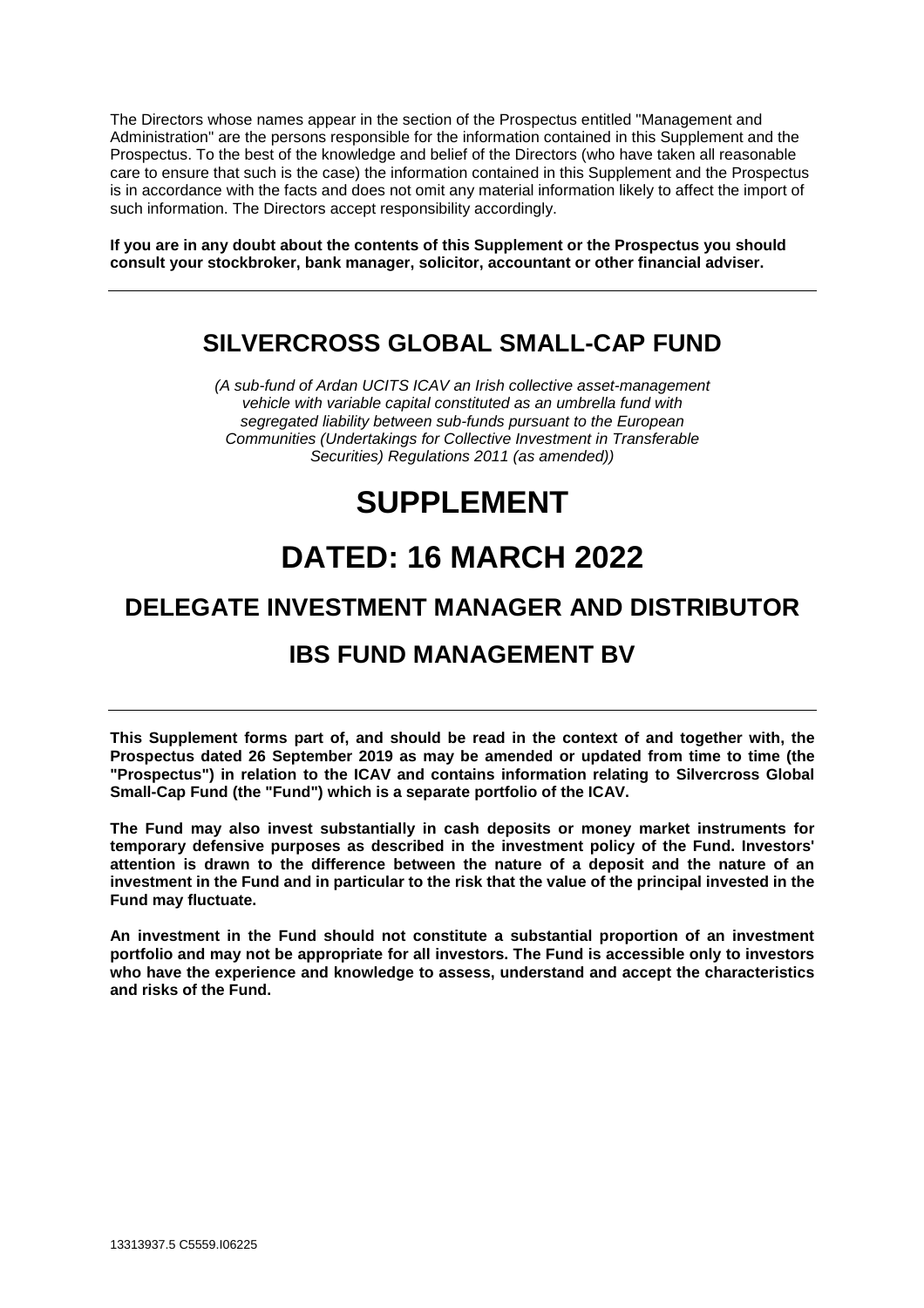# **CONTENTS**

# Page

| APPENDIX 3 PROMOTION OF ENVIRONMENTAL AND SOCIAL CHARACTERISTICS IN |  |
|---------------------------------------------------------------------|--|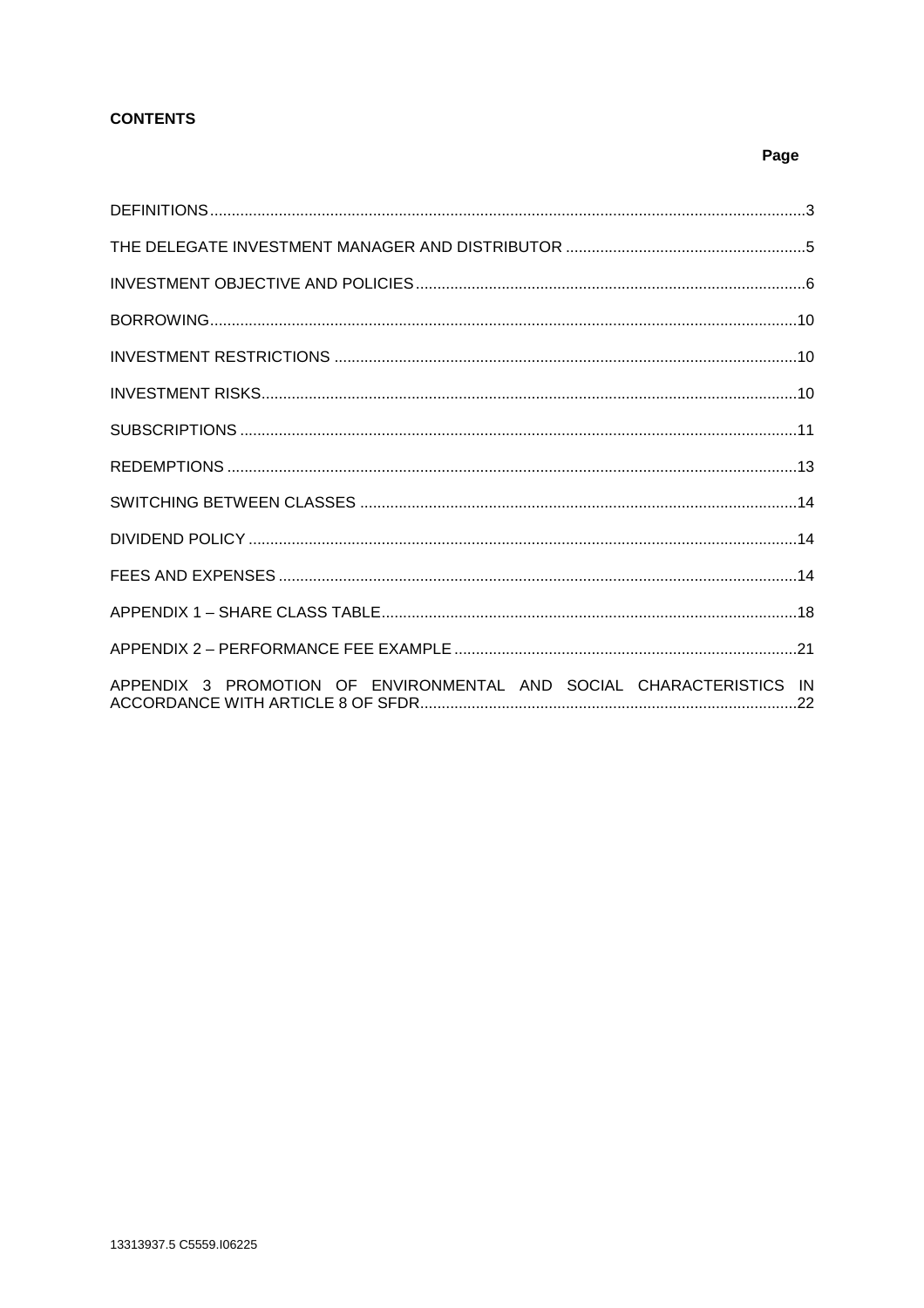# **DEFINITIONS**

Words and terms defined in the Prospectus have the same meaning in this Supplement unless otherwise stated herein.

| "Application Form"   | means the form approved by the Directors, which must be completed by<br>investors wishing to subscribe for Shares;                                                                                                                                                                                                                                                                           |                                                                                                                                                                                                                                                                                                                   |  |  |  |  |  |
|----------------------|----------------------------------------------------------------------------------------------------------------------------------------------------------------------------------------------------------------------------------------------------------------------------------------------------------------------------------------------------------------------------------------------|-------------------------------------------------------------------------------------------------------------------------------------------------------------------------------------------------------------------------------------------------------------------------------------------------------------------|--|--|--|--|--|
| "Base Currency"      | "EUR";                                                                                                                                                                                                                                                                                                                                                                                       | means the base currency of the Fund which shall be euro, noted as                                                                                                                                                                                                                                                 |  |  |  |  |  |
| "Business Day"       |                                                                                                                                                                                                                                                                                                                                                                                              | means, unless otherwise determined by the Directors, a day excluding<br>Saturday or Sunday on which banks are normally open for business in<br>Dublin, Amsterdam and/or London;                                                                                                                                   |  |  |  |  |  |
| "Calculation Period" |                                                                                                                                                                                                                                                                                                                                                                                              | the Performance Fee in respect of the relevant Class will be calculated<br>in respect of each financial period of the Fund ending on:                                                                                                                                                                             |  |  |  |  |  |
|                      | (i)                                                                                                                                                                                                                                                                                                                                                                                          | the last Business Day in December in each year;                                                                                                                                                                                                                                                                   |  |  |  |  |  |
|                      | (ii)                                                                                                                                                                                                                                                                                                                                                                                         | the effective date of the redemption of any Share; or                                                                                                                                                                                                                                                             |  |  |  |  |  |
|                      | (iii)                                                                                                                                                                                                                                                                                                                                                                                        | the final payment to a Shareholder following termination of<br>the Fund.                                                                                                                                                                                                                                          |  |  |  |  |  |
|                      | The first Calculation Period in respect of the relevant Class is the period<br>commencing on:                                                                                                                                                                                                                                                                                                |                                                                                                                                                                                                                                                                                                                   |  |  |  |  |  |
|                      | (i)                                                                                                                                                                                                                                                                                                                                                                                          | the first Dealing Day after the Initial Offer Period closes;                                                                                                                                                                                                                                                      |  |  |  |  |  |
|                      |                                                                                                                                                                                                                                                                                                                                                                                              | and ending on the earliest of:                                                                                                                                                                                                                                                                                    |  |  |  |  |  |
|                      | (i)                                                                                                                                                                                                                                                                                                                                                                                          | the last Business Day in December 2022;                                                                                                                                                                                                                                                                           |  |  |  |  |  |
|                      | (ii)                                                                                                                                                                                                                                                                                                                                                                                         | the effective date of the redemption of any Share, if prior to the<br>last Business Day in December 2022; or                                                                                                                                                                                                      |  |  |  |  |  |
|                      | (iii)                                                                                                                                                                                                                                                                                                                                                                                        | the final payment to a Shareholder following termination of the<br>Fund, if prior to the last Business Day in December 2022.                                                                                                                                                                                      |  |  |  |  |  |
| "Dealing Day"        |                                                                                                                                                                                                                                                                                                                                                                                              | means such Business Day or Business Days as the Directors from time<br>to time may determine, provided that, unless otherwise determined and<br>notified in advance to Shareholders, each Business Day shall be a<br>dealing day and provided further that there shall be at least two dealing<br>days per month; |  |  |  |  |  |
| "Dealing Deadline"   | means 11am (Irish time) on the Dealing Day or on an exceptional basis<br>only, such later time as the Directors may from time to time approve and<br>permit provided the exceptional circumstances under which the<br>application was received is fully documented by the Directors and<br>provided further that the Dealing Deadline shall not be later than the<br><b>Valuation Point;</b> |                                                                                                                                                                                                                                                                                                                   |  |  |  |  |  |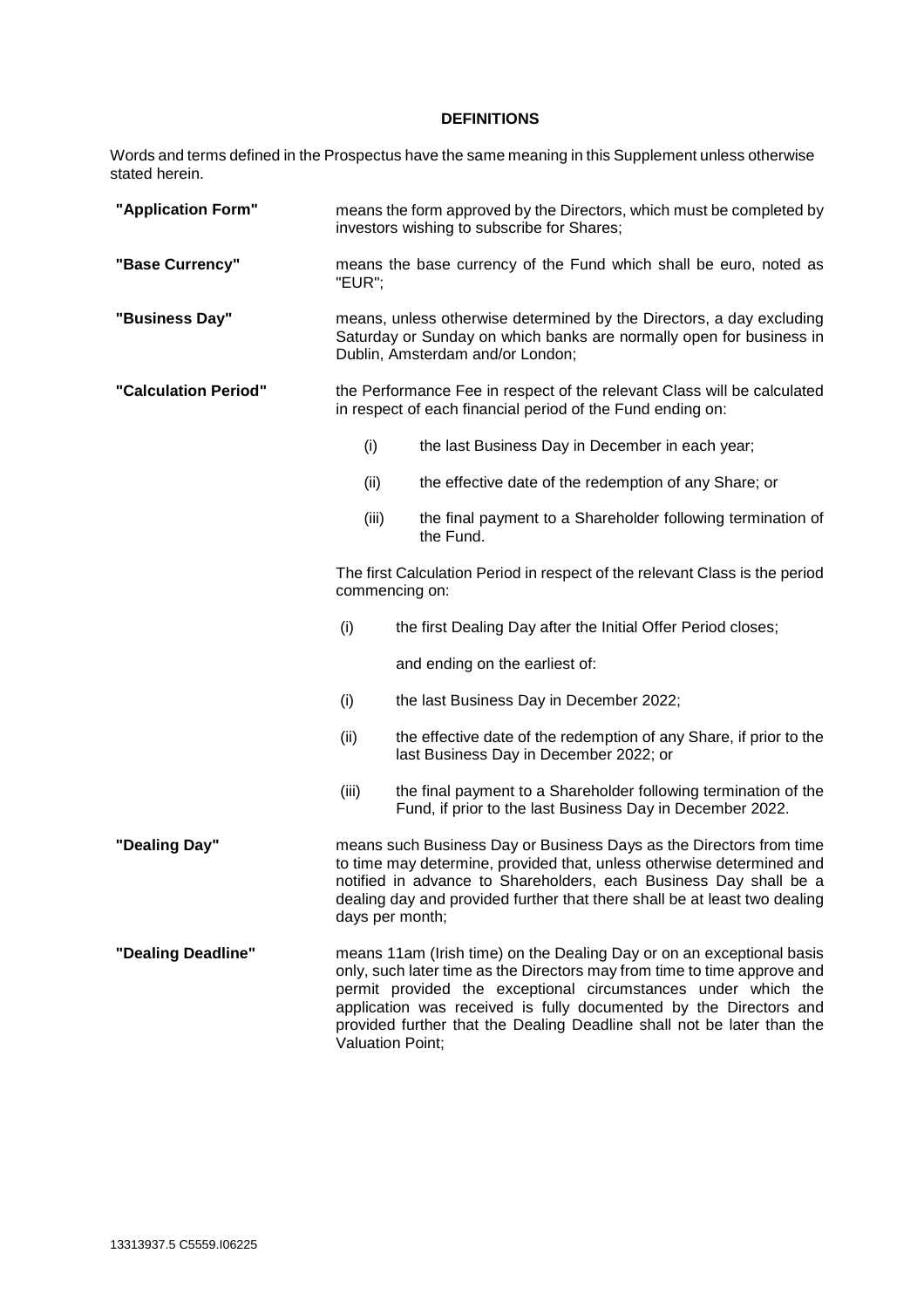**"Disclosures Regulation"** means the Regulation (EU) 2019/2088 of the European Parliament and of the Council of 27 November 2019 on sustainability-related disclosures in the financial services sector; "**Hurdle Rate**" means the return of the Index, which is relevant in the context of the Fund's investment policy as the Fund measures its performance against the Index. "**Hurdle Rate Adjusted Net Asset Value**" means the Net Asset Value of the relevant Class as at the end of the last Calculation Period after which a Performance Fee was paid, increased on each Dealing Day by the value of any subscriptions and reduced pro rata by the value of any redemptions on each Dealing Day, and increased or reduced by the Hurdle Rate over the course of such period, divided by the number of Shares in issue for the relevant Class at each Valuation Point. **"Investments"** means any securities, instruments or obligations of whatsoever nature in which the Fund may invest; **"Delegate Investment Manager"**  IBS Fund Management BV; **"Delegate Investment Management Agreement"**  means the investment management and distribution agreement dated on or about the date of this Supplement, between the ICAV, the Manager and the Delegate Investment Manager, as may be amended from time to time; **"Money Market Instruments"**  means eligible ancillary liquid assets including cash deposits, short term debt securities, certificates of deposit, bankers acceptances, commercial paper and treasury bills; **"Payment Date"** means the first Business Day within 30 days after the close of business on the Business Day following the end of the relevant Calculation Period. "**Redemption Form**" means a form approved by the ICAV or its delegate which must be completed by a Shareholder in order to redeem all or a portion of their Shares; **"Securities Financing Transactions"**  means repurchase agreements, reverse repurchase agreements, securities lending agreements within the scope of Regulation 2015/2365 of the European Parliament and of the Council of 25 November 2015 on transparency of securities financing transactions and of reuse and amending Regulation (EU) No 648/2012 as may be amended, supplemented, modified or re-enacted from time to time; **"Settlement Deadline"** means 3 Business Days after the relevant Dealing Deadline or such other time as the Directors may from time to time permit; and **"Valuation Point"** means 10pm (Irish time) on each Dealing Day or such other time as the Directors may on an exceptional basis determine and notify in advance to the Shareholders, provided that there shall always be a Valuation Point for every Dealing Day.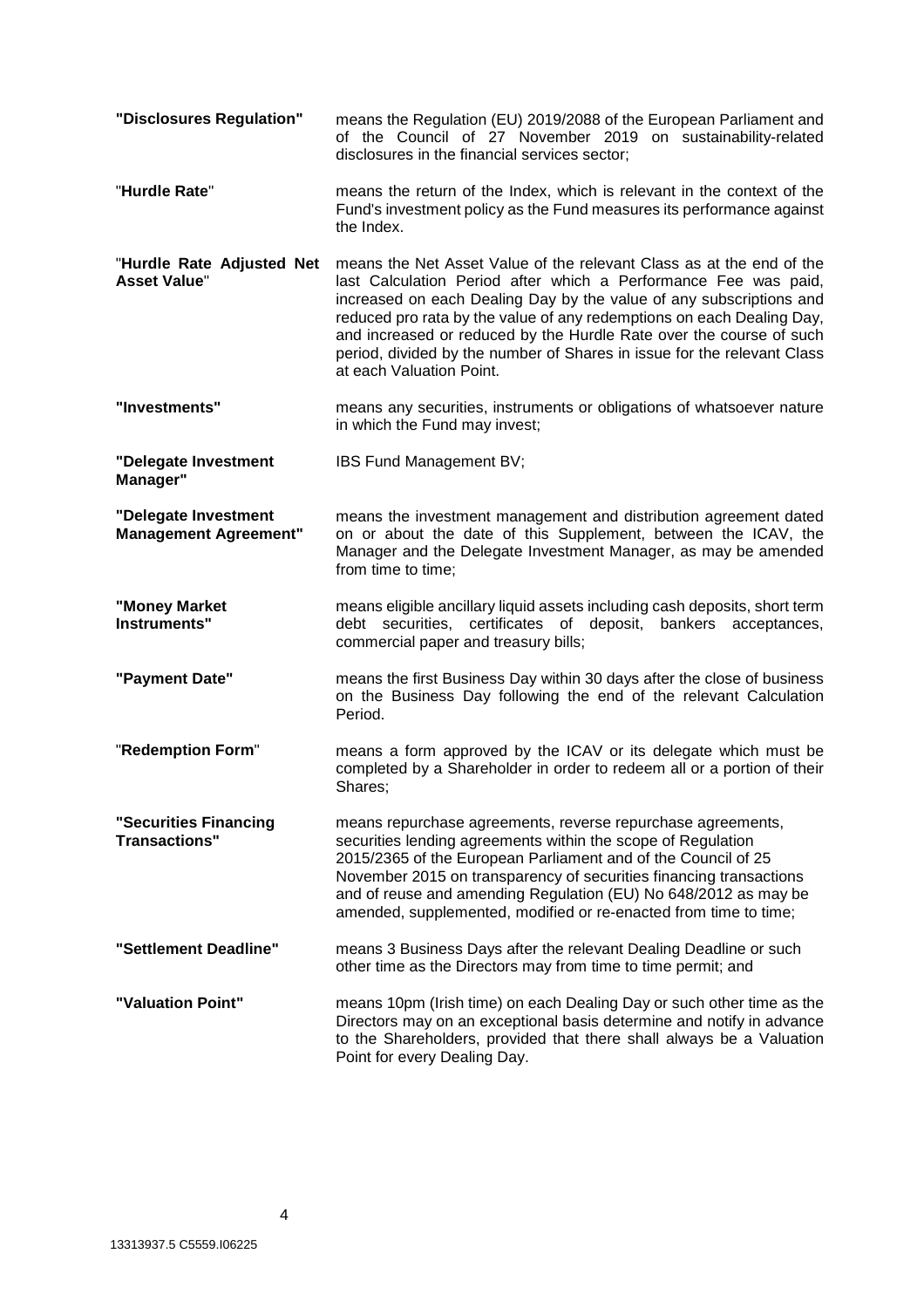#### **THE DELEGATE INVESTMENT MANAGER AND DISTRIBUTOR**

IBS Fund Management BV has been appointed as the Delegate Investment Manager and distributor of the Fund and is responsible for providing discretionary investment management and advisory services in connection with the assets of the Fund and is responsible for the distribution and promotion of the Fund and its Shares.

The Delegate Investment Manager is regulated by the Netherlands Authority for the Financial Markets ("**AFM**") as a manager of alternative investment institutions (*beheerder van een beleggingsinstelling*) within the meaning of Article 2:65(a) FMSA, issued by the AFM. The Delegate Investment Manager is authorised to provide (a) discretionary investment management services and (b) the ancillary services (i) investment advice and (ii) receipt and transmission of orders in accordance with Article 2:67(a) (2) FMSA The Delegate Investment Manager is a private limited liability company under Dutch law having its official seat in Amsterdam and its principal offices at De Cuserstraat 87, 1081 CN Amsterdam, the Netherlands. The Delegate Investment Manager is registered in the Trade Register of the Dutch Chamber of Commerce under number 57806497. The Delegate Investment Manager is directly, fully owned by IBS Capital Management B.V.

#### *Delegate Investment Management and Distribution Agreement*

The Delegate Investment Management and Distribution Agreement states that the appointment of the Delegate Investment Manager shall continue unless and until terminated by either party giving not less than 90 days' notice. In certain circumstances, as set out in the Delegate Investment Management and Distribution Agreement, either party may terminate the Delegate Investment Management and Distribution Agreement upon the occurrence of certain events, such as the insolvency or liquidation of either party. The Delegate Investment Management and Distribution Agreement contains certain indemnities in favour of the Delegate Investment Manager, which are restricted to exclude matters to the extent that they are attributable to negligence, wilful misconduct bad faith or fraud of the Delegate Investment Manager.

5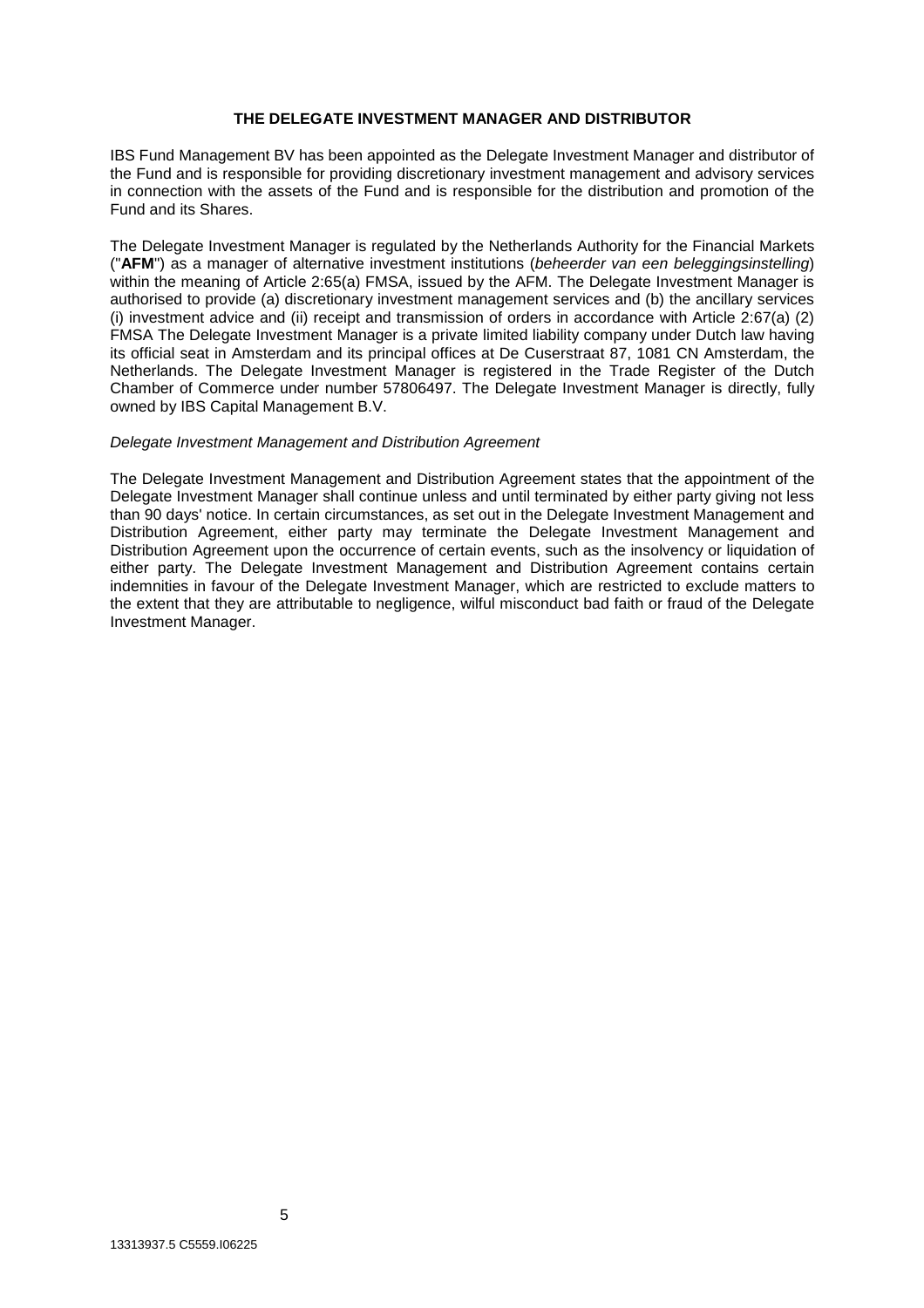#### **INVESTMENT OBJECTIVE AND POLICIES**

#### **Investment Objective**

The objective of the Fund is to seek long-term capital growth by investing in high-quality companies that the Delegate Investment Manager believes are fundamentally undervalued.

# **Investment Policies**

The Fund will seek to achieve its investment objective by investing primarily in a diversified, yet concentrated portfolio of equity securities in smaller companies listed globally ("**Small-Caps**"). Small-Caps are classified by the Delegate Investment Manager as companies that have a market capitalisation of between EUR 250 million and EUR 5 billion at the time of initial purchase. If the market capitalisation of a company in which the Fund has invested falls below EUR 250 million or exceeds EUR 5 billion after investment, the Fund may continue to hold or increase a position in that company. During the first 6 months post-launch of the Fund, the Fund may invest in companies which exceed the EUR 5 billion capitalisation threshold and invest in companies with capitalisation of up to EUR 50 billion, for the purposes of building up the Fund's portfolio. After the expiration of the 6-month period, the Fund may retain the positions in the above-threshold companies, however, such will not present a significant part of the Fund's Net Asset Value. The Fund aims to be fully invested at all times in a global portfolio of equity securities of small-caps in developed markets. The Fund will target a portfolio size of between 25 to 35 equity securities.

The Fund will not hold more than 20% of Net Asset Value at the time of purchase of equity securities listed in emerging or less developed markets as defined by MSCI.

The Fund may also invest in preferred securities listed or traded on a Recognised Market.

The Fund may also invest for liquidity purposes and cash management in cash and Money Market Instruments. The Fund is long-only and will not have any short exposures.

The Fund measures its performance against a benchmark, namely MSCI Daily Total Return Net Small-Cap World Index (Bloomberg ticker: NCUDWI) in EUR (the "**Index**"). The Index is a broad representation of small companies listed on stock markets in global developed economies and contains over 4000 constituents. The Fund is actively managed and the Index is used for performance measurement only. The Index is not used for asset allocation and the Fund's investment policy is in no way constrained by the extent to which the weightings in the portfolio differ to the Index and the degree of deviation from the Index may be significant. As the Fund was approved on 18 February 2022, please note there is not a complete calendar year of performance of the Fund and, as such, no comparison between the Fund's and Index's performance is currently available. Once performance for a full financial year is available a comparison of the Fund's performance as against that of the Index will be available on www.silvercrossim.com.nl .

The Fund does not invest in financial derivative instruments ("**FDIs**") and will not do so until a risk management process has been submitted and cleared by the Central Bank.

#### **Investment Strategy**

The Fund seeks to invest in companies with sustainable competitive advantages operating in defensible and growing markets, allowing them to generate high returns on capital. The Fund intends to invest only when these businesses are available at a significant discount to their estimated intrinsic value. Key selection criteria include cash flows, a strong balance sheet and aligned management teams who are building their business for the long term.

The Delegate Investment Manager employs executives with significant research and investment experience in the selection of small-cap stocks.

The Fund's investment process focuses on identifying what the Delegate Investment Manager considers to be high quality, undervalued businesses that offer the potential for asymmetric risk/reward outcomes.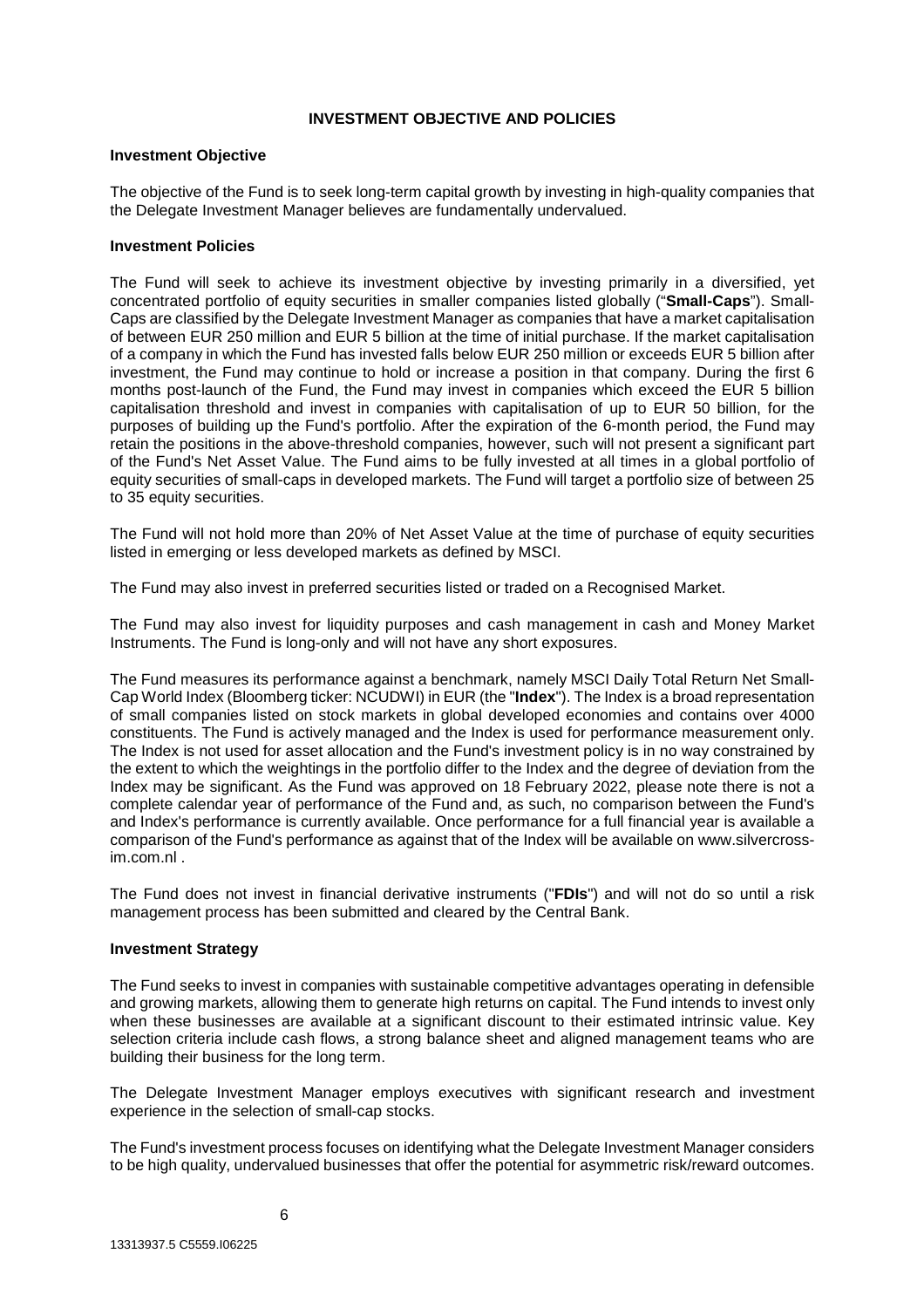Undervaluation can occur for several reasons, including, but not limited to, poor current or prospective business performance, change in management, poor investor sentiment around the sector or the economy, reorganisations, or neglect as a result of information scarcity.

The Delegate Investment Manager's in-depth investment approach focuses on the following key investment characteristics:

- (a) *Business quality*. The Fund seeks to invest in companies that have achieved above average returns on invested capital and strong competitive positions in their industries, resulting in strong free cash flows. Characteristics such as scalability of the business, recurring revenue, high barriers to entry and long product life cycles are found frequently among companies with superior business models.
- (b) *Competitive advantage*. The Delegate Investment Manager will select companies with a strong sustainable competitive advantage and long-term growth potential.
- (c) *Financial strength*. Investing in companies with strong balance sheets reduces the risk of permanent capital loss and allows companies financial flexibility to pursue strategic opportunities whenever they present themselves.
- (d) *Aligned.* Management team interests should be in line with those of ordinary shareholders and *they* should be rewarded based on their success in building their company for the long term. The Delegate Investment Manager will also look to invest in companies where the management team focuses on the long-term interest of all stakeholders (this is analysed by looking at how management of those companies is remunerated, what key performance indicators are pursued by those companies and how these key performance indicators compare to the rest of the industry).
- (e) *Market Position*. The Delegate Investment Manager will select companies which have *strong management and market position.*
- (f) *Pro-active*. The Delegate Investment Manager may from time to time actively engage in constructive discussions with management teams to execute strategic decisions that increase return on invested capital, resulting in a higher intrinsic value.
- (g) *Understandable.* The Delegate Investment Manager only invests in companies that it believes have business models that are simple and straightforward. The Fund will not invest in companies with unproven business models or short product life cycles.
- (h) *ESG*. The Fund promotes environmental and social characteristics in accordance with Article 8 of the Disclosures Regulation, as noted below under "Sustainability Considerations". As such, the Delegate Investment Manager will analyse, as part of the selection process, environmental, social and governance issues. The Delegate Investment Manager will look for strong awareness of ESG factors by the management of a company in order to ascertain that such management demonstrates a desire to mitigate company risks, related to ESG. The Delegate Investment Manager believes that ESG factors may influence a company´s intrinsic value.
- (i) *Undervaluation.* The Delegate Investment Manager believes that buying equity securities trading at an attractive valuation offers a margin of safety in case the business' fundamentals unexpectedly deteriorate. Determining the intrinsic value of a business is an essential part of the Delegate Investment Manager's investment approach. The Delegate Investment Manager estimates intrinsic value by using a variety of valuation tools which are derived from a company's return on invested capital, the cash flows the business is expected to generate and balance sheet optimisation. A key factor in determining a company's intrinsic value is its long-term growth potential, which is driven by its sustainable competitive advantage.

7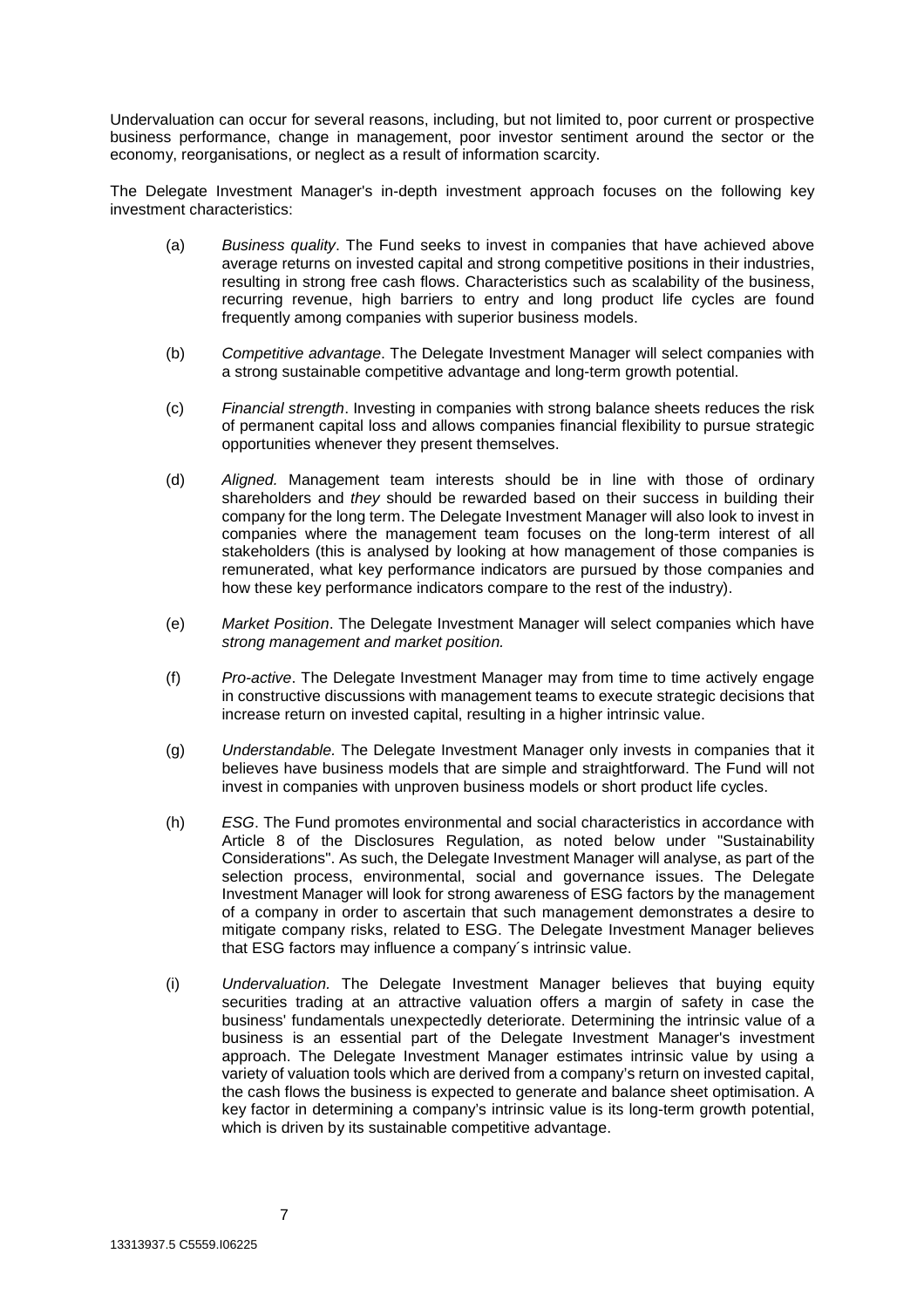Companies that meet the Delegate Investment Manager's selection criteria are added to the portfolio, with weight determined amongst others by the upside potential versus downside risk. Weightings of each holding are monitored and adjusted based on a variety of considerations including but not limited to the continued validity of the investment case, their current valuation against estimated intrinsic value, country and sector diversification, liquidity and risk management.

The investment process is driven by the selection of individual companies, not by sectors, countries or regions.

The Fund will ordinarily remain fully invested although the Delegate Investment Manager is permitted to increase the percentage of the portfolio held in cash for ancillary purposes where this is required for the efficient operation of the Fund or is considered to be in the best interests of the Fund. Situations may occur where a scarcity of attractive investment opportunities arises, while at other times market uncertainty may be such that elevated levels of cash are deemed appropriate.

#### *Sustainability Considerations*

The Fund promotes environmental and social characteristics in accordance with Article 8 of the Disclosures Regulation, such as (i) avoidance of investments posing risks to sustainability or connected to controversial activities, (ii) promotion of human rights, (iii) promotion of good labour practices, (iv) promotion of anti-corruption, (v) selection of companies which promote environmental, social and good corporate governance, and (vi) integration of sustainability risks in the investment management process (please see Appendix 3 for further details in respect of the Art 8 considerations). The above is achieved by:

- (a) filtering out equity securities which demonstrate significant sustainability violations or engage in controversial activities*.*
- (b) following the principles of the UN Global Compact, which relate to human rights, labour, the environment and anti-corruption.
- (c) Conducting environmental, social and good corporate governance, ("**ESG**") due diligence on Investments, as part of the selection process. There is strong awareness of ESG factors by the Delegate Investment Manager which aims to mitigate company risks, related to ESG. The Delegate Investment Manager believes that ESG factors may influence a Fund´s intrinsic value and has an approach of:
	- (i) Screening in the introductory phase of the research process to minimise the occurrence and severity of sustainability risks with the Fund. Companies that attain 10% or more of their revenue from 'controversial activities', such as indiscriminate weapons and tobacco, as well as those that have violated any of the themes outlined by the UN Global Compact are excluded from the Fund;
	- (ii) having an exclusionary investment policy that is supported by data from a third party ESG research provider such as MSCI ESG Research;
	- (iii) paying special attention to governance considerations and whether they enhance or detract from ESG considerations;
	- (iv) actively engaging with its portfolio companies' management teams to influence positive social change, including reducing sustainability risks;
	- (v) conducting calls with the management and boards of its portfolio companies in relation to governance considerations such as management compensation and capital allocation; and
	- (vi) (in the context of Article 6 of the Disclosure Regulation) integrating sustainability risks in the investment decision-making and risk monitoring processes of the Fund to the extent that (i) such risks represent potential or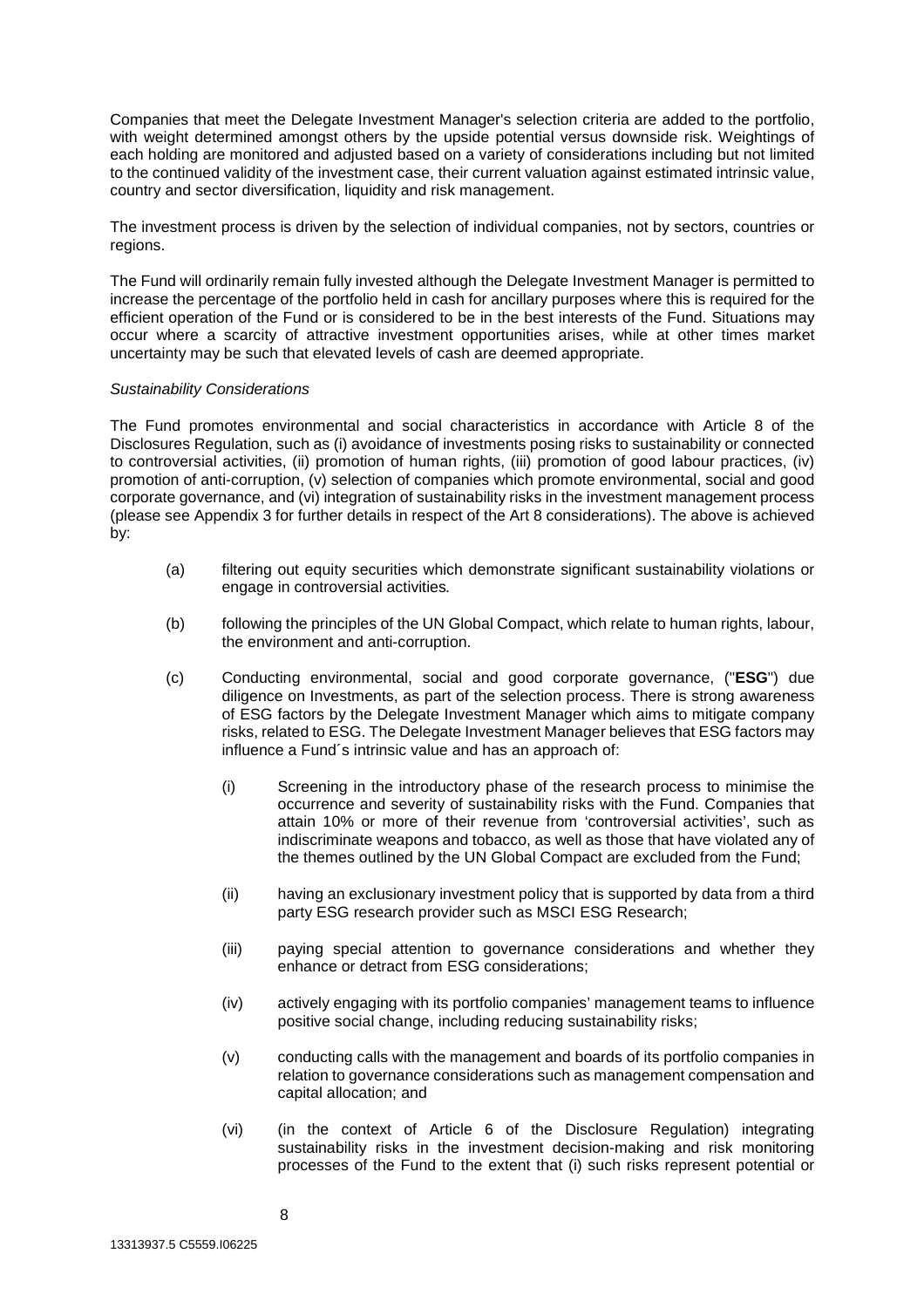actual material risks; and/or (ii) such risks affect opportunities in respect of maximising the Fund's long-term risk-adjusted returns. The Delegate Investment Manager evaluates and integrates sustainability risks and other relevant ESG factors at multiple stages throughout the investment process. This is considered an important element in contributing towards long-term investment returns and an effective risk-mitigation technique. The Delegate Investment Manager believes that sustainability risks can impact the relationship the Fund's portfolio companies have with their stakeholders. These risks may have a negative impact on the demand for the companies' products, ability to source key supplies, and ability to hire key personnel. The Delegate Investment Manager believes this could impact the perceived quality of the Fund's portfolio companies and could cause the financial positions of these investments to deteriorate, which could in turn impact the returns of the Fund itself. These impacts will vary greatly and are assessed on a case-by-case basis. The Delegate Investment Manager believes that any impact on returns will depend on, inter alia, the type, size, duration, complexity, and severity of the sustainability risk, as well as the prevailing market conditions and any mitigating factors.

For the purposes of Article 7 of the Disclosures Regulation, the Delegate Investment Manager does not currently consider the adverse impacts of investment decisions being made in respect of the Fund on sustainability factors due to the size and scale of its activities at this time.

In accordance with the specific regime under Regulation (EU) 2019/2088 of the European Parliament and of the Council of 27 November 2019 on sustainability-related disclosures in the financial services sector (the "**SFDR**") as amended by the Regulation (EU) 2020/852 of the European Parliament and of the Council of 18 June 2020 on the establishment of a framework to facilitate sustainable investment, and amending Regulation (EU) 2019/2088, it is required to confirm whether the Fund has sustainable investments as its objective within the meaning of SFDR. The "do no significant harm" principle applies only to those investments underlying the Fund which take into account the EU criteria for environmentally sustainable economic activities. Due to the current lack of data for the assessment of the Taxonomy Regulation alignment of its investments, this financial product cannot at this stage accurately calculate to what extent these underlying investments qualify as environmentally sustainable as per the strict understanding of Article 3 of the Taxonomy Regulation. The investments underlying the remaining portion of this Fund do not take into account the EU criteria for environmentally sustainable economic activities.

#### *Changes to the Investment Strategy*

The Delegate Investment Manager may also develop additional strategy as the performance of the strategy themselves is periodically evaluated. Any amendment to the investment strategy shall be in accordance with the Central Bank's requirements and full details will be provided in an updated Supplement. If the Fund intends to make any material changes to the investment policy or strategy of the Fund, such changes will be subject to (i) an advance Shareholders' approval, on the basis of a simple majority of votes cast in general meeting or (ii) the prior written approval of all Shareholders of the Fund (in accordance with the Instrument of Incorporation) or such other majority as is specified in the Instrument of Incorporation. A change to the investment policy or strategy of the Fund would be considered "material" if, were it to be made, it would alter significantly the asset type, credit quality, borrowing limits or risk profile of the Fund.

#### *Securities Financing Transactions*

The Fund does not currently use Securities Financing Transactions for efficient portfolio management purposes. It may do so in the future subject to the Central Bank's requirements and full details will be provided in an updated Supplement.

# **Currency Hedging Policy**

#### *Investment Level hedging*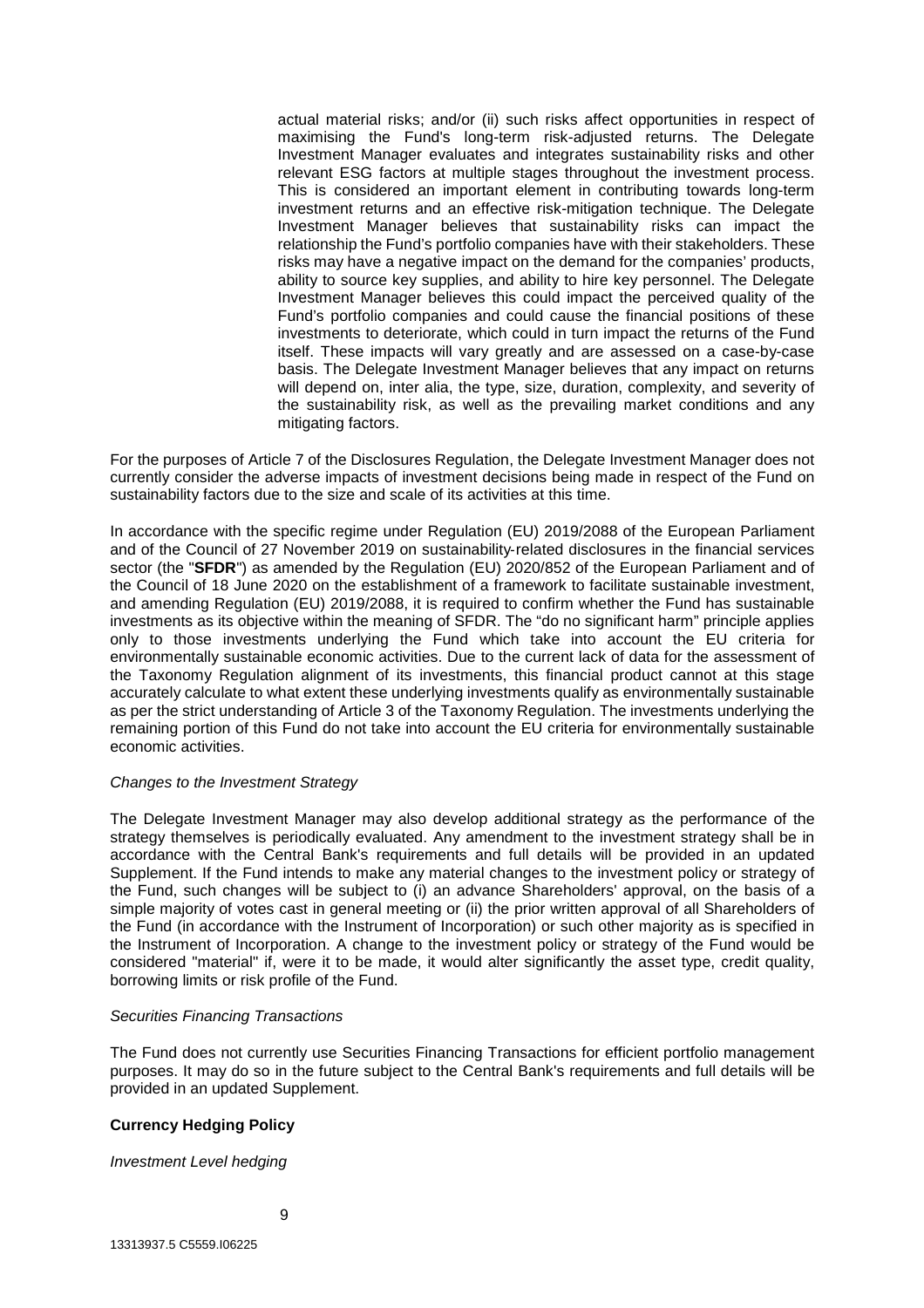The Fund will not hedge against currency fluctuations in non-EUR denominated portfolio investments.

#### *Class Level Hedging*

The Fund will not hedge the foreign currency exposure of Classes denominated in a currency other than the Base Currency back to the Base Currency.

#### **Leverage**

The Fund will not use leverage.

# **Profile of a Typical Investor**

The Fund is a suitable investment for investors (including professional investors and high net-worth individuals) who are seeking to invest in a fund that is seeking long-term (i.e., 5-7 years) capital appreciation and who are willing to accept losses on their investment or fluctuations with a certain volatility in the Net Asset Value per Share of the Fund during the short term. Investors should have the experience and knowledge to assess, understand and accept the characteristics and risks of the Fund, and be in a position to make an initial investment of at least €100,000, or the equivalent in the currency of the relevant Class as disclosed in Appendix 1.

# **BORROWING**

The Directors are empowered to borrow monies of up to 10% of Net Asset Value of the Fund for temporary purposes, including to facilitate redemption payments. The Fund may acquire foreign currency by means of a back-to-back loan.

# **INVESTMENT RESTRICTIONS**

The general investment restrictions are set out under Appendix I to the Prospectus, "Investment and Borrowing Restrictions".

In addition to the above, the following additional investment restrictions will apply:

- (d) The Fund will not invest more than 7.5% of Net Asset Value, as determined at the time of investment, in any one equity security and in any event hold an aggregate of no more than 10% of Net Asset Value in shares of any single issuer;
- (e) hold no more than 10% of the equity capital in any single company;
- (f) hold no more than 25% of Net Asset Value in cash of any currency other than Euro;
- (g) The Fund will not hold more than 25% of Net Asset Value in Investments in any single country, with the exception of the United States, for which the maximum is 75% of Net Asset Value; and
- (h) The Fund may not directly or indirectly invest in other open-ended investment funds.

#### **INVESTMENT RISKS**

Investment in the Fund carries with it a degree of risk including, but not limited to, the risks described in the "General Risk Factors" section of the Prospectus. The below primary investment risks are not purported to be exhaustive and potential investors should review the Prospectus carefully and consult with their professional advisers before making an application for Shares. There can be no assurance that the Fund will achieve its investment objective.

# **Equity Securities Risk**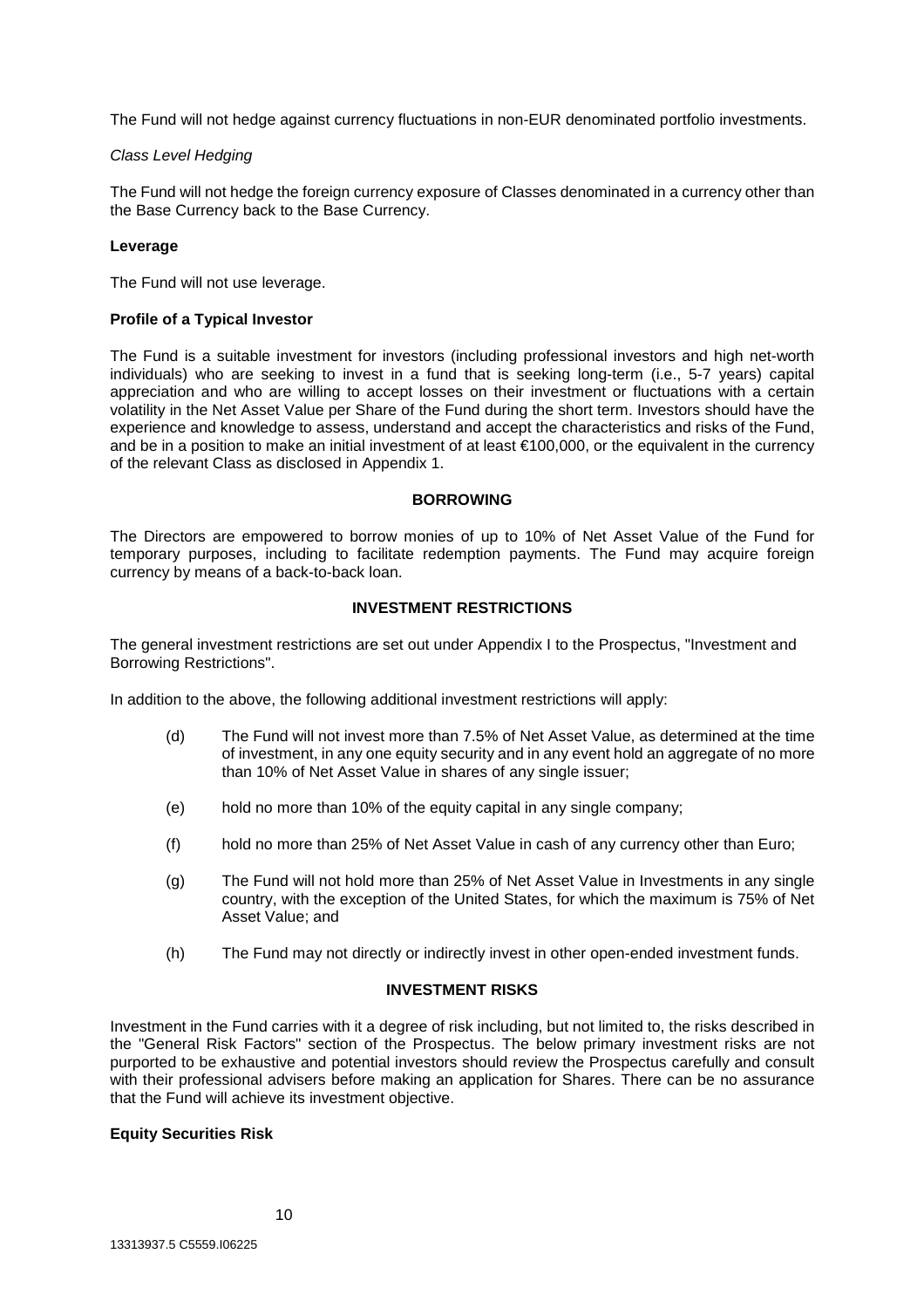As the Fund invests in equity securities it runs the risk that the market prices of those Investments will decline. The market prices of equity securities may decline for reasons that directly relate to the issuing company, such as poor management performance or reduced demand for its goods or services. They also may decline due to factors that affect a particular industry, such as a decline in demand, labour or raw material shortages, or increased production costs. In addition, market prices may decline as a result of general market conditions not specifically related to a company or industry, such as real or perceived adverse economic conditions, changes in the general outlook for corporate earnings, changes in interest or currency rates, or adverse investor sentiment generally. Equity securities generally have significant price volatility and the market prices of equity securities can decline in a rapid or unpredictable manner. If the Fund purchases equity securities at a discount from their value as determined by the Delegate Investment Manager, the Fund runs the risk that the market prices of these Investments will not appreciate or will decline for a variety of reasons, one of which may be the Delegate Investment Manager's overestimation of the value of those Investments. The market prices of equity securities trading at high multiples of current earnings often are more sensitive to changes in future earnings expectations than the market prices of equity securities trading at lower multiples.

# **Concentration Risk**

The Fund's investments may be concentrated in a particular country or region, and as noted above may be further concentrated in a select group of issuers. If Investments are concentrated in one country or region, the Fund's performance will be closely tied to economic and political conditions within that country or region. If the Fund concentrates its Investments in a select group of issuers, it can be more volatile than the market as a whole or the Index because changes in the financial condition of an issuer or changes in economic or political conditions that affect a particular type of security or issuer can affect the value of an issuer's securities. For these reasons, given the Fund may be concentrated in a particular country or region and that it may further be concentrated in particular issuers, its performance may be more volatile than the performance of more diversified equity funds.

The Fund's other primary risks are:

• Investments in emerging markets outlined in section " *Securities Markets of Emerging Markets Countries* " and "*Emerging Markets Risk"* of the Prospectus;

For further details of these risk factors and other risks associated with an investment in the Fund are included in the Prospectus.

#### **SUBSCRIPTIONS**

#### **Subscription of Shares**

The Classes offered by the Fund and their respective characteristics are as set out in the table in Appendix 1 and in the Application Form.

The Directors may at any time determine to temporarily or permanently close any Class or all Classes of the Fund to subscriptions from existing Shareholders and/or new applicants in their sole discretion. The Directors may subsequently re-open some or all of the Classes, which have been temporarily closed to further subscriptions at their discretion in accordance with the Central Bank's requirements. The Directors may not give advance notice of such closure or re-opening to Shareholders.

Shareholders may ascertain the open or closed status of any Class and whether such Classes are open to existing Shareholders and/or new applicants by contacting the Administrator. Closing a Class to new subscriptions will not affect the redemption rights of Shareholders and Shareholders will be permitted to switch from any closed Classes in accordance with the procedure set out in the Prospectus.

Class G is only available for investors investing through the Delegate Investment Manager.

The minimum initial investment, minimum subsequent investment, minimum holding amount and minimum redemption are as set out in the table in Appendix 1. They may be reduced or waived for a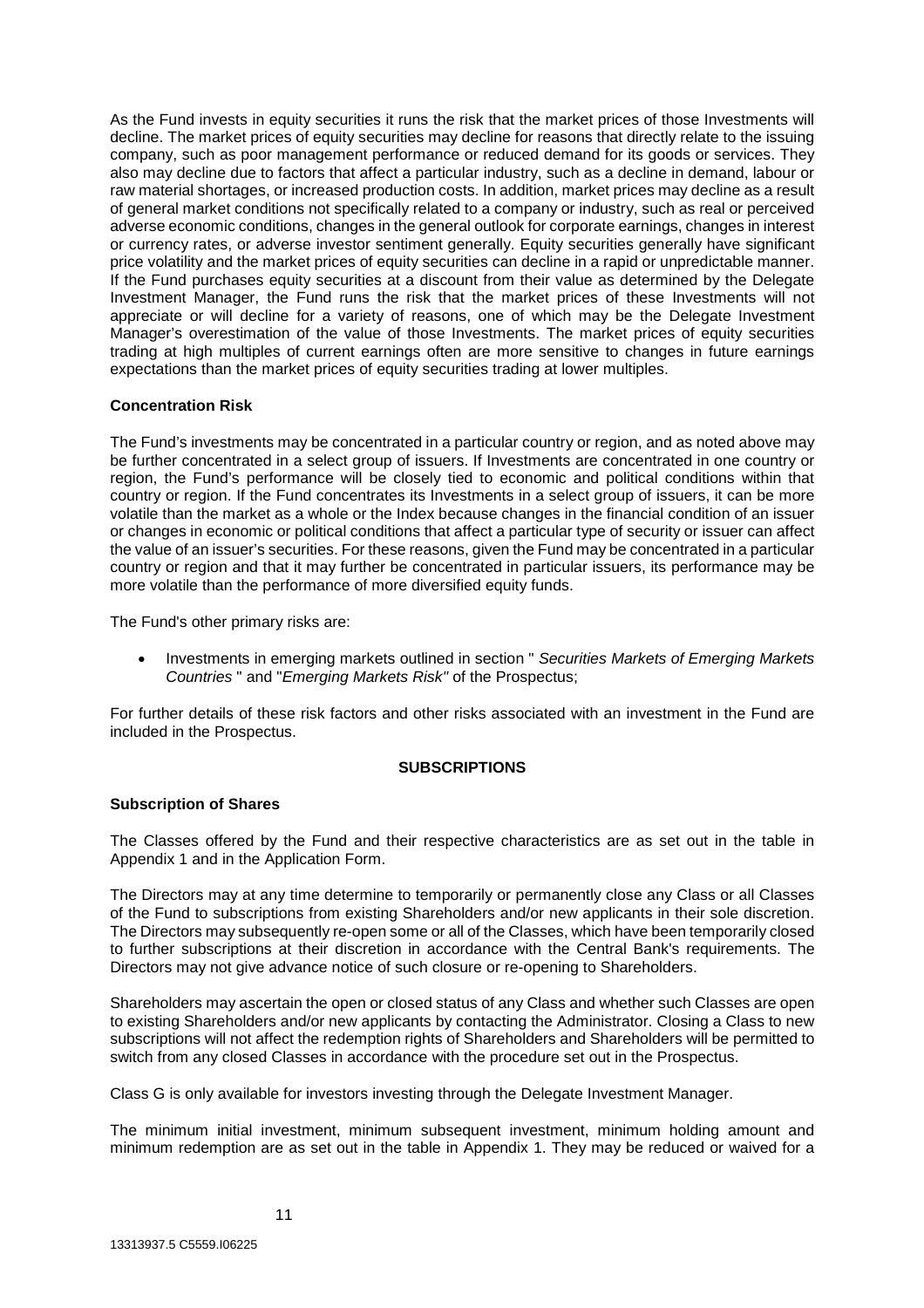particular Class at the discretion of the Directors or the Delegate Investment Manager provided the Directors have delegated this authority to the Delegate Investment Manager.

The Directors are given authorisation to effect the issue of Shares of any Class and to create new Classes on such terms as they may from time to time determine in accordance with the Central Bank's requirements.

In order to receive Shares on a particular Dealing Day and to facilitate prompt investment, the Application Form must be initially sent via fax or email, as provided for in the Application Form, in a format that is approved by the Administrator, by the Dealing Deadline and provided that the Application Form permits a Shareholder to avail of this facility and the original Application Form and supporting anti-money laundering documentation is promptly received by mail after the initial subscription is processed by the Administrator. Cleared subscription monies must be received by the Administrator within the Settlement Deadline.

Applications received late, or funds which are not cleared by this time will be held over until the following Dealing Day. The Administrator's contact details and further details in relation to the procedure for subscription requests are set out in the Application Form.

Each applicant for Shares acknowledges that subscription payments received by the Administrator into the investor collection account operated by the Administrator will not receive interest prior to the transfer of subscription monies to the Fund.

Any person who is holding Shares in contravention of any provisions relating to dealing in Shares and who fails to pay their subscription money within the Settlement Deadline and/or who fails to transfer, or deliver for redemption, his/her Shares, if so directed by the Directors pursuant to any relevant provisions (including under section "Compulsory Redemptions" of the Prospectus), is obliged to indemnify and hold harmless each of the Directors, the Fund, the Manager, the Administrator, the Depositary, the Delegate Investment Manager and the Shareholders (each an "**Indemnified Party**") from any claims, demands, proceedings, liabilities, damages, losses, costs and expenses directly or indirectly suffered or incurred by such Indemnified Party arising out of or in connection with the failure of such person to comply with his obligations pursuant to any of the above provisions

#### **Accumulating and Distributing Classes**

In the Class name as set out in Appendix 1 and the Application Form, "Accumulating" indicates an accumulating Class and "Distributing" indicates a distributing Class (if such are issued).

#### **Listing**

Shares are not currently listed on the Irish Stock Exchange.

#### **Initial Offer Period**

The Initial Offer Period (the **"IOP"**) for all Classes commenced at 9.00am (Irish time) on 21 February 2022 and will end (for all unlaunched Classes) at 5:00pm (Irish time) on 21 August 2022 or such other dates as any one Director may determine in accordance with the requirements of the Central Bank. The IOP for Class B closed on 9 March 2022.

#### **Initial Offer Price**

During the Initial Offer Period the Classes will be available for subscription at EUR100 for Classes denominated in EUR, GBP100 for Classes denominated in GBP and USD100 for Classes denominated in USD (the "**Initial Offer Price**").

# **Subsequent Dealing**

Following the close of the Initial Offer Period, the Classes shall be issued at the Net Asset Value per Share calculated at the Valuation Point and adding thereto such sum as the Directors in their absolute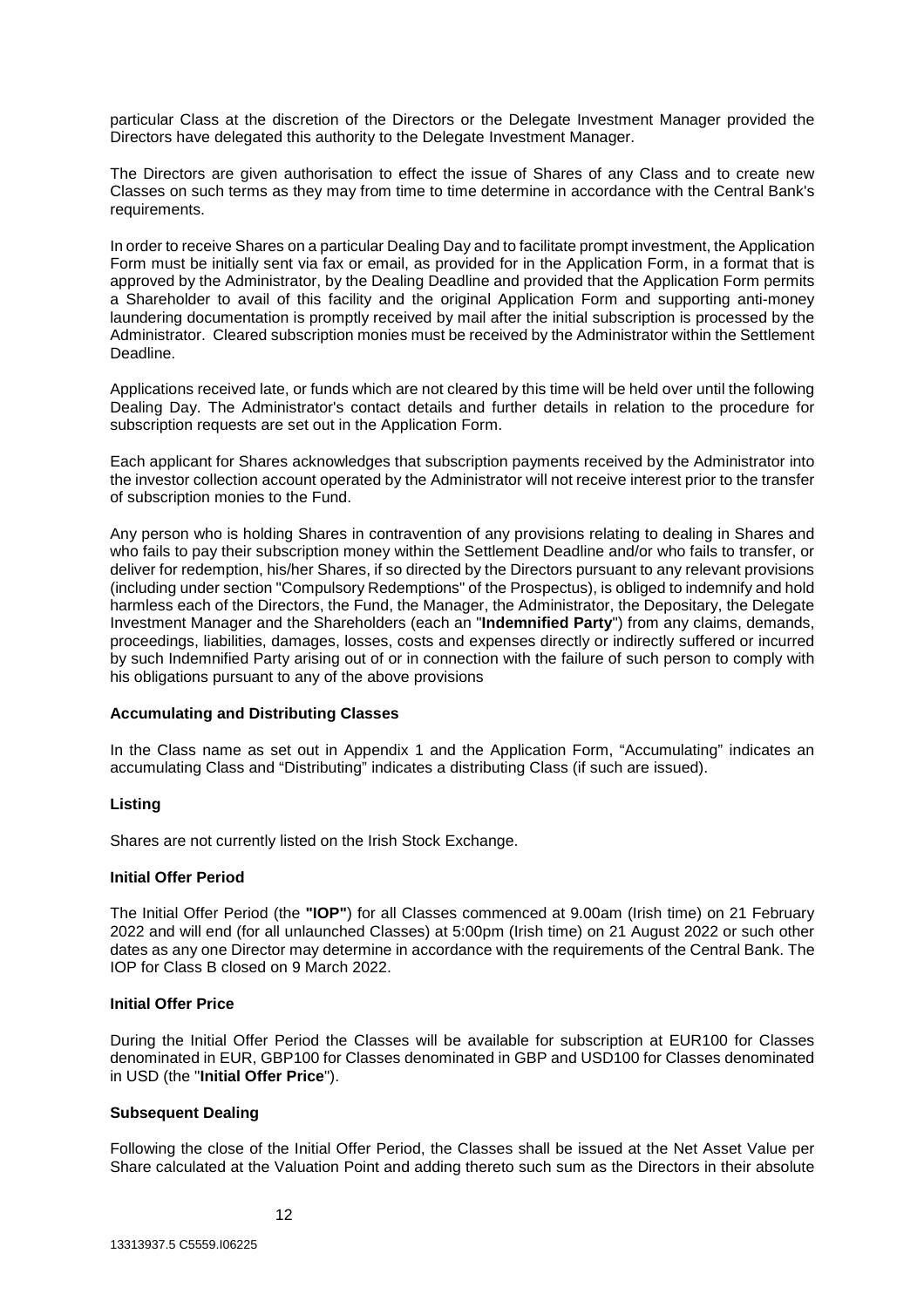discretion may from time to time determine as an appropriate provision for Duties and Charges as provided for in "Subscriptions, transfers and redemptions" in the Prospectus.

Except as described below, payment for Shares of the Fund must be received by the Administrator by the relevant Settlement Deadline in cleared funds in the relevant Base Currency or the relevant currency denomination of the Class.

Payment may also be made in any currency in which there is an active Class. In such circumstances, the necessary currency exchange transactions will be arranged by the Administrator on behalf of, and at the expense and risk of, the applicant.

No credit interest will accrue on subscription monies received prior to the Settlement Deadline.

Subscriptions for the Classes should be made by electronic transfer to the account as specified in the Application Form.

#### **REDEMPTIONS**

#### **Redemption of Shares**

Shareholders may request the Fund to redeem their Shares on and with effect from any Dealing Day at the Net Asset Value per Share less any applicable Duties and Charges (as provided for in "Subscriptions, transfers and redemptions" in the Prospectus), calculated at the Valuation Point on the relevant Dealing Day subject to such adjustments, if any, as may be specified including, without limitation, any adjustment required for exchange fees as described under "Switching between Classes" below, provided that no redemption charge will apply to a redemption of Shares unless it is part of a switch between Classes as detailed below.

Redemption requests should be made on the Redemption Form (available from the Administrator) which must be sent via an online fax facility, as stated on the Redemption Form, in a format that is approved by the Administrator and the Redemption Form permits a Shareholder to avail of this facility, no later than the Dealing Deadline. A Shareholder is not obliged to deal electronically, accordingly the original Redemption Form can be sent by mail no later than the Dealing Deadline where the Shareholder does not consent to deal via the online fax facility.

The Administrator's contact details and further details in relation to the procedure for redemption requests are set out in the Application Form. Subject to the foregoing, and to the receipt of the original Application Form and all anti-money laundering documentation and completion of all anti-money laundering checks, redemption proceeds will be paid by electronic transfer to the Shareholder's account specified in the Application Form normally within the Settlement Deadline and no later than within 10 Business Days of the Dealing Deadline.

The Administrator will not remit redemption proceeds if an investor has not submitted a Redemption Form by the means as outlined in the above paragraphs or is not considered to be compliant with all the necessary anti-money laundering legislation and regulations. Nor will the Administrator remit any payment to a third party bank account. Redemption proceeds will only be paid to the bank account of record. It these bank account details have changed please contact the Administrator.

#### **Redemption Gate**

If redemption applications on any given day exceed at least 10% of the Net Asset Value of the Fund, the Directors may at their discretion limit the number of Shares of the Fund redeemed on any Dealing Day to Shares representing 10% of the total Net Asset Value of that Fund on that Dealing Day. In this event, the Directors shall reduce pro rata any request for redemption on that Dealing Day and shall treat the redemption requests as if they were received on each subsequent Dealing Day until all the Shares to which the original request related have been redeemed. If requests for redemptions are so carried forward, the Administrator will inform the Shareholders affected.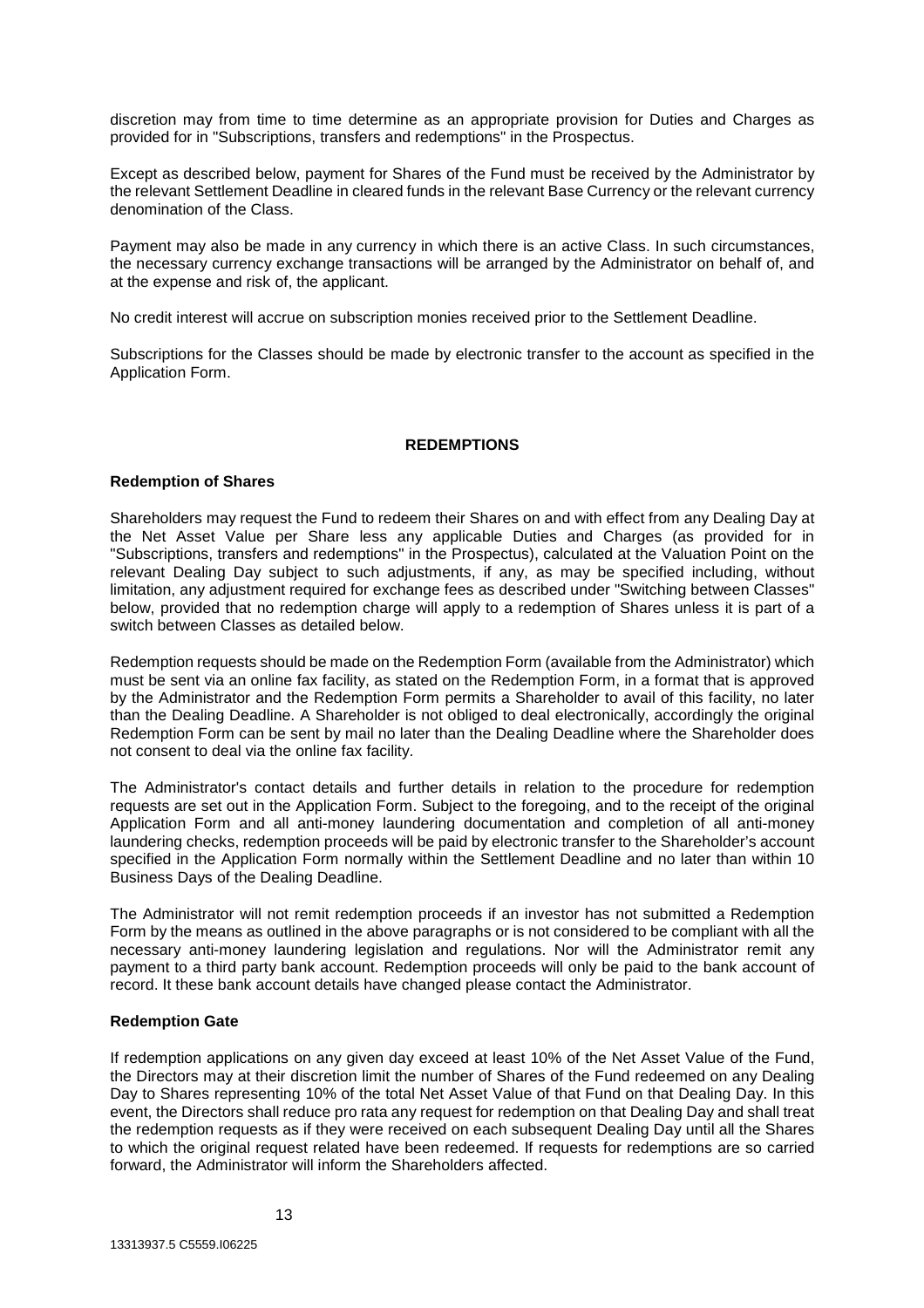#### **SWITCHING BETWEEN CLASSES**

A Share exchange may be effected by way of a redemption of Shares of one Class and a simultaneous subscription at the most recent Net Asset Value per Share for Shares of another Class. The provisions under "Conversion of Shares" in the Prospectus and the general provisions and procedures relating to redemptions and subscriptions for Shares as set out above and the Prospectus will apply.

Redemption proceeds will be converted into the currency of the receiving Class at the rate of exchange available to the Administrator and the cost of conversion will be deducted from the amount applied in subscribing for Shares in the receiving Class. A switching fee will not apply.

# **DIVIDEND POLICY**

The Directors do not anticipate distributing dividends from net investment income in respect of any Classes and accordingly, income and capital gains arising in respect of such Shares will be re-invested in the Fund and reflected in the Net Asset Value per Share of such Shares.

Dividends may be declared at the discretion of the Directors, in consultation with the Delegate Investment Manager, in certain circumstances which will be notified to Shareholders of the relevant Class.

If the dividend policy of a Class should change, full details will be provided in an updated Supplement and Shareholders will be notified in advance of the change in policy.

#### **Valuation**

Investors' attention is drawn to the section entitled "Valuation" in the Prospectus for detail on how Investments are valued.

# **FEES AND EXPENSES**

#### **Fixed Fee**

An annual aggregate fee shall be payable by the Fund which shall not exceed 0.25% of the Net Asset Value per annum of the Fund (plus VAT, if any) (as set out in Appendix 1) (the "**NAV-based Fee**"), subject to a minimum annual fee of up to €160,000 (plus VAT, if any) (the "**Minimum Fee**"), accruable daily and payable monthly in arrears which will include the Management Fee, the Administration Fee, the Depositary Fee and the Ancillary Fees and Expenses (each as defined below) (the "**Fixed Fee**"). The Fixed Fee is payable to the Manager. For the avoidance of doubt, if the Net Asset Value of the Fund reaches on an annual basis a certain threshold (ie above €64,000,000), the NAV-based Fee will apply (ie 0.25%). If the Net Asset Value of the Fund remains below the above threshold, the minimum fee of €160,000 will apply.

The Manager will pay the Administration Fee, the Depositary Fee and any Ancillary Fees and Expenses out of the Fixed Fee amount received, with any excess retained by the Manager constituting its management fee (the "**Management Fee**"). The Management Fee shall accrue daily and be payable monthly in arrears. The Manager will also be reimbursed out of the assets of the Fund for reasonable vouched out of pocket expenses and disbursements, and for any VAT payable on any such disbursement, incurred by the Manager in respect of the Fund.

Where the aggregate of the Management Fee, the Administration Fee, the Depositary Fee and the Ancillary Fees and Expenses exceed the Fixed Fee, the excess amount shall be paid by the Manager and not by the Fund. For the avoidance of doubt, all other fees and expenses (including the Investment Management Fee, the Performance Fee and trading costs related to the Fund) are not included within the Fixed Fee and shall be paid out of the assets of the Fund.

# **Administration Fee**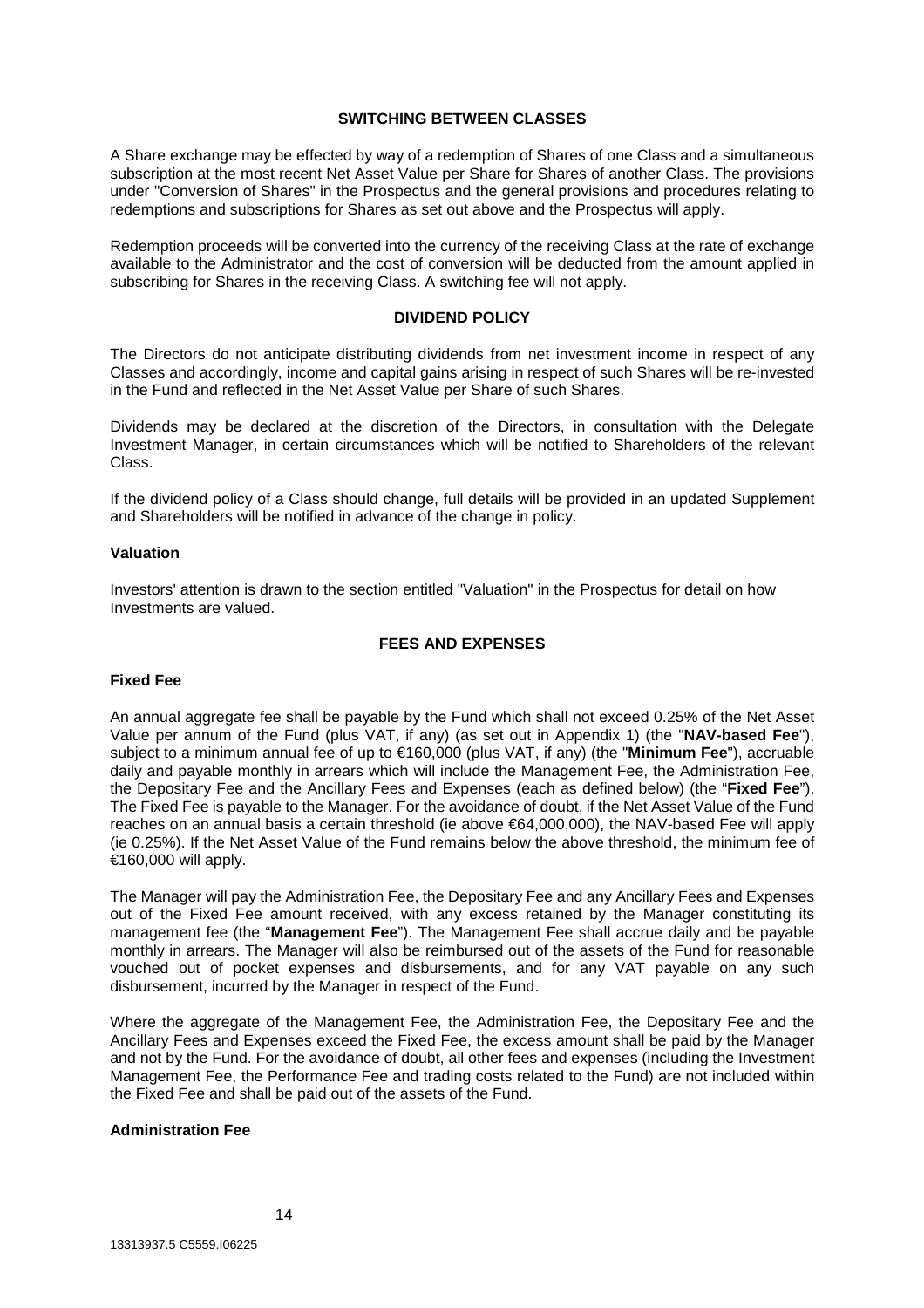Pursuant to the Administration Agreement, the Administrator shall be entitled to receive payment of its fees, including administration fees, transfer agency and Net Asset Value calculation, financial reporting, CRS and FATCA account review and reporting fees out of the Fixed Fee (the "**Administration Fee**"). This excludes all reasonable vouched out-of-pocket costs and expenses incurred by the Administrator and any transaction fees not paid by the Manager on behalf of (or attributable to) the Fund which will be payable out of the assets of the Fund. The fees and expenses of the Administrator will accrue at each Valuation Point and are payable monthly in arrears.

# **Depositary Fee**

The Depositary shall be entitled to receive payment of its fees pursuant to the Depositary Agreement (the "**Depositary Fee**") out of the Fixed Fee. This excludes sub-custodial fees (which shall be payable at normal commercial rates) and all reasonable vouched out-of-pocket expenses incurred by the Depositary and any transaction fees not paid by the Manager which will be payable out of the assets of the Fund. The fees and expenses of the Depositary shall be calculated and accrued at each Valuation Point and shall be payable monthly in arrears.

# **Ancillary Fees and Expenses**

The Manager shall pay or otherwise procure the payment of, out of the Fixed Fee, the Fund's attributable portion of the fees payable to any Director, audit fees, money laundering reporting officer's fees, company secretarial and registered office fees, fees associated with the submission, on behalf of the Fund, of any requisite filings to the Central Bank via its online reporting system, Directors' payroll services and Directors and officers insurance cover attributable to the Fund (inclusive of nonrecoverable VAT) (the "**Ancillary Fees and Expenses**").

#### **Investment Management Fee**

The Delegate Investment Manager will be entitled to an investment management fee payable from the assets of the Fund as disclosed in Appendix 1, accruing at each Valuation Point and calculated by the Administrator in relation to the relevant Classes.

# **Performance Fee**

The Fund shall pay to the Delegate Investment Manager a performance fee (the "**Performance Fee**") in respect of categories Class D and Class E, which are detailed in Appendix 1.

The Performance Fee for each Class will be paid out of the net assets attributable to each relevant Class. The Performance Fee will be accrued and taken into account in the calculation of the Net Asset Value per Share of the relevant Class at each Valuation Point. The Performance Fee shall be paid in arrears on the Payment Date. The Performance Fee shall be calculated by the Administrator and the Depositary shall verify the calculation of the Performance Fee and such calculation shall not be open to the possibility of manipulation.

If at the end of the relevant Calculation Period, the Net Asset Value per Share attributable to a Class exceeds the Hurdle Rate Adjusted Net Asset Value of such Class, a Performance Fee of 10% in respect of categories Class D and Class E shall be chargeable on the amount by which such Net Asset Value per Share of such Classes exceeds the Hurdle Rate Adjusted Net Asset Value. No Performance Fee for any Class shall be accrued or paid until the Net Asset Value per Share in that Class exceeds the Hurdle Rate Adjusted Net Asset Value.

The use of the Hurdle Rate Adjusted Net Asset Value ensures that investors will not be charged a Performance Fee until any previous shortfalls relative to the Hurdle Adjusted Net Asset Value are recovered.

Any underperformance against the Hurdle Rate Adjusted Net Asset Value in preceding Calculation Periods will be clawed back before any Performance Fee becomes payable in a subsequent Calculation Period. For the avoidance of doubt, any Performance Fee which has crystalised and is payable in relation to a given Calculation Period will not be clawed back.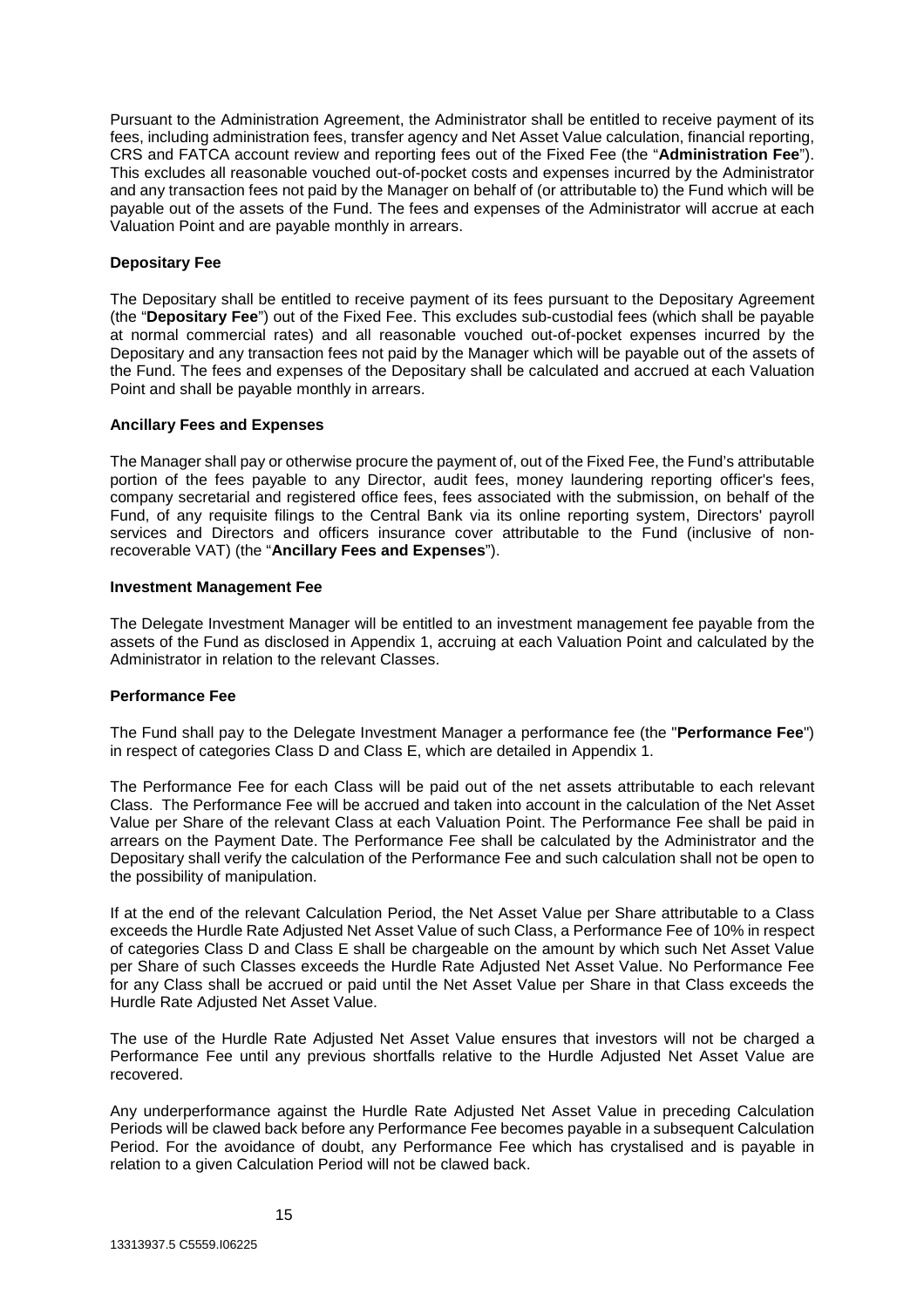In the event that a Shareholder redeems Shares prior to the end of a Calculation Period, an amount equal to any accrued Performance Fee in respect of such Shares will crystallise and such Performance Fee will be paid to the Delegate Investment Manager promptly thereafter. The Performance Fee in respect of each Calculation Period will be calculated by reference to the Net Asset Value before the deduction of any accrued Performance Fee, provided that such calculation will be in the Shareholder's best interest and it would result in the Shareholder paying less fees.

Where Performance Fees are payable in respect of a Class, these will be based on net realised and net unrealised capital gains and losses as at each Payment Date. As a result, Performance Fees may be paid on unrealised gains which may subsequently never be realised.

In the event that the ICAV is liquidated, the Fund is terminated, or the Delegate Investment Management Agreement is terminated prior to the end of a Calculation Period, the Performance Fee will be computed as though the effective date of the liquidation of the ICAV or termination of the Fund or termination of the Delegate Investment Management Agreement, as relevant, was the end of a Calculation Period.

All fees payable to the Delegate Investment Manager will be paid in the designated currency of the relevant Class. The Fund shall bear the cost of any Irish VAT applicable to any amount payable to the Delegate Investment Manager.

# **Subscription or redemption charges**

The Fund will impose a subscription charge of 0.3% of the amount subscribed into the relevant Class, and 3% of the amount subscribed into Class A2 GBP when the Assets Under Management (the **"AUM"**) of that Class exceeds £100 million ("**Subscription Charge**").

The Fund will impose:

- a) a redemption charge of 0.3% of the Net Asset Value of redeemed Shares by a Shareholder in the relevant Class ("**Redemption Charge**").
- b) a redemption charge of 3% of the Net Asset Value of the redeemed Shares by a Shareholder in the relevant Class ("**Early Redemption Charge**"), if such Shareholder redeems within 3 months of subscribing into the Fund in the relevant Class, as outlined in Appendix 1.

For the avoidance of doubt, the Fund will not impose a Redemption Charge where an Early Redemption Charge is applied.

The Subscription Charge and the Redemption Charge will not apply for the duration of 3 months from the approval of the Fund.

The above charges can be waived by the Directors or the Manager, in consultation with the Delegate Investment Manager.

# **Establishment Costs of the Fund**

The establishment costs of the Fund will be borne by the Delegate Investment Manager.

#### **Other fees and expenses**

The ICAV will also reimburse the Delegate Investment Manager for its reasonable out-of-pocket expenses incurred by the Delegate Investment Manager. Such out-of-pocket expenses may include the preparation of marketing material and portfolio reports provided that they are charged at normal commercial rates and incurred by the Delegate Investment Manager in the performance of its duties under the Delegate Investment Management Agreement.

The Delegate Investment Manager may from time to time and at its sole discretion and out of its own resources decide to pay rebates/retrocessions to some or all of the Shareholders or to the Fund out of the Investment Management Fee that it receives.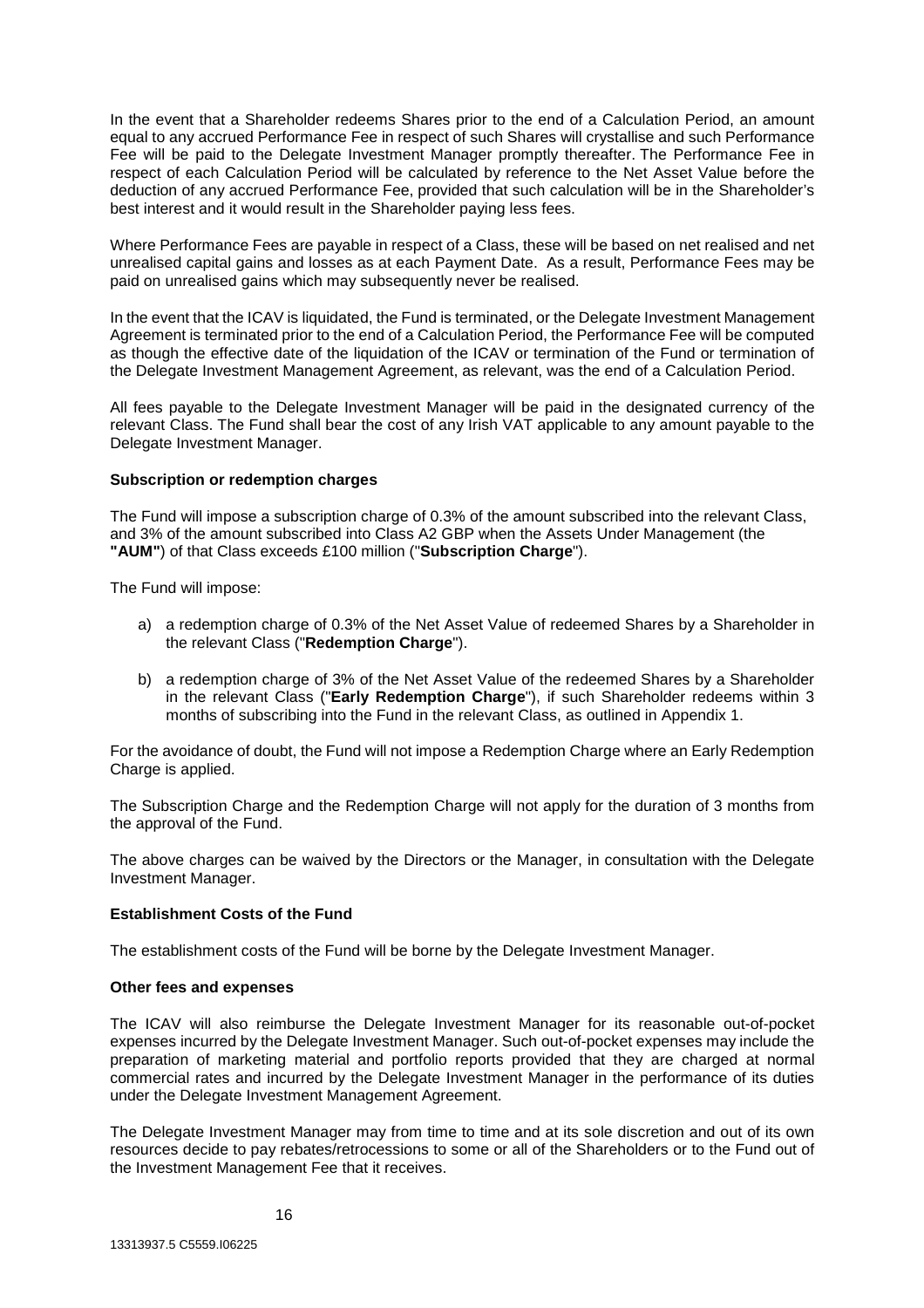All fees payable to the Delegate Investment Manager will be paid in the Base Currency of the Fund. The Fund shall bear the cost of any Irish value added tax applicable to any amount payable to the Delegate Investment Manager.

The Fund may also pay other fees in respect of changes of relevant service providers (as appropriately allocated to the Fund), de-authorisation and liquidation of the Fund and others as may be agreed between the ICAV and the Manager from time to time.

The other fees and expenses of the ICAV and the Fund including Directors' Fees are set out in the Prospectus under the heading "Fees and Expenses".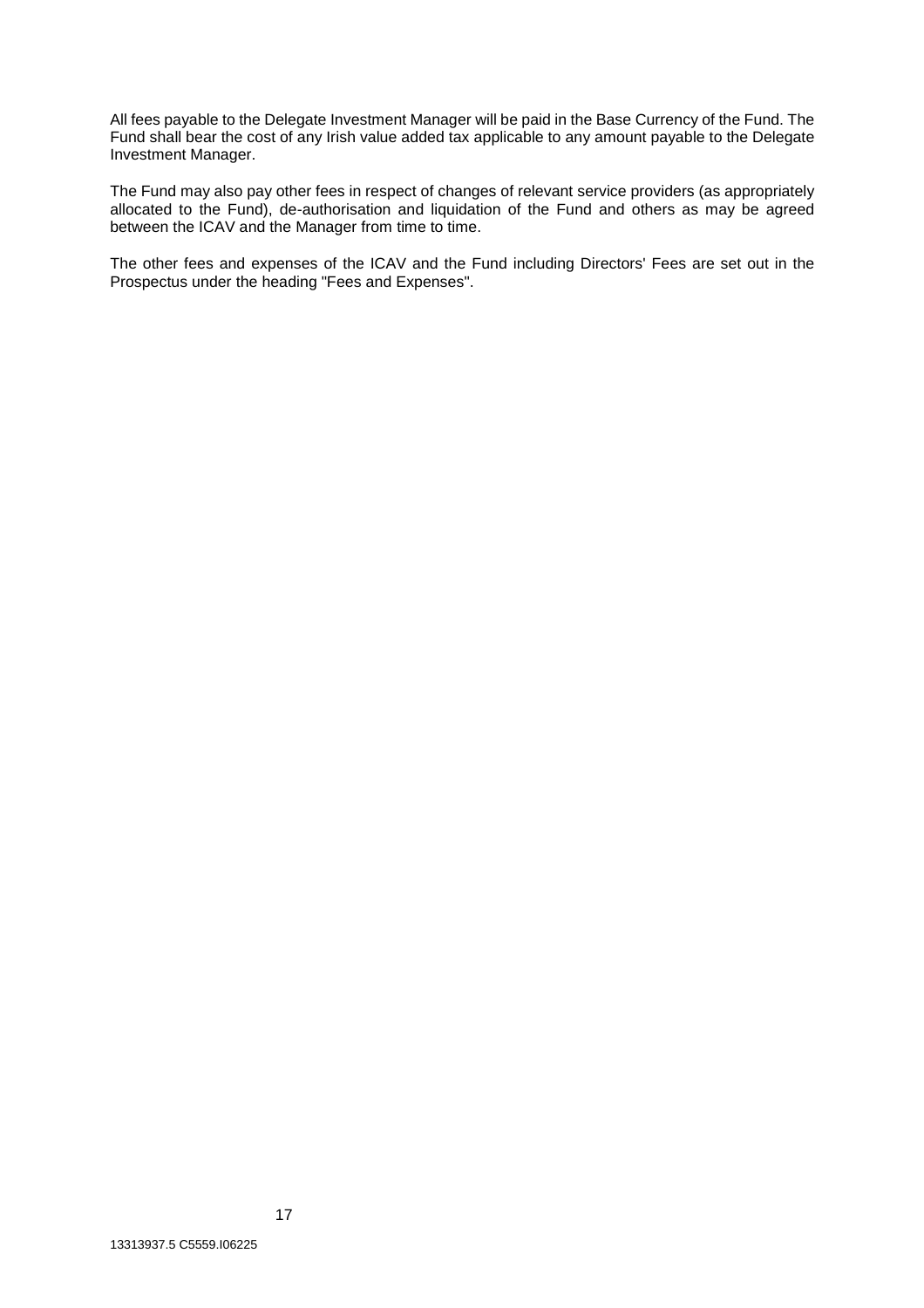|                                       |                   |              |                                                 |                                                    |                                                           | <b>APPENDIX 1 – SHARE CLASS TABLE</b> |                                         |                  |                                                                                                                                                                    |                     |                                                       |                                   |                          |                         |
|---------------------------------------|-------------------|--------------|-------------------------------------------------|----------------------------------------------------|-----------------------------------------------------------|---------------------------------------|-----------------------------------------|------------------|--------------------------------------------------------------------------------------------------------------------------------------------------------------------|---------------------|-------------------------------------------------------|-----------------------------------|--------------------------|-------------------------|
| <b>Class</b>                          | <b>Type</b>       | Curren<br>cy | <b>Accumulati</b><br>ng/<br><b>Distributing</b> | <b>Minimum</b><br><b>Initial</b><br>Investme<br>nt | <b>Minimum</b><br><b>Subseque</b><br>nt<br>Investme<br>nt | <b>Minimum</b><br>redempti<br>on      | Minimu<br>m<br><b>Holding</b><br>Amount | Availabili<br>ty | Investment<br><b>Management Fee</b>                                                                                                                                | Performa<br>nce Fee | <b>Subscri</b><br>ption<br>Charge                     | Early<br>Redem<br>ption<br>Charge | Redempti<br>on<br>Charge | <b>Fixe</b><br>d<br>Fee |
| Class<br>A EUR                        | Institutio<br>nal | <b>EUR</b>   | Accumulatin<br>g                                | 25,000,00<br>0                                     | 250,000                                                   | 250,000                               | 10,000,0<br>00                          | Open             | 1.00%                                                                                                                                                              | N/A                 | 0.3%                                                  | 3%                                | 0.3%                     | 0.25<br>%               |
| Class<br>A GBP                        | Institutio<br>nal | <b>GBP</b>   | Accumulatin<br>g                                | 25,000,00<br>$\Omega$                              | 250,000                                                   | 250,000                               | 10,000,0<br>$00\,$                      | Open             | 1.00%                                                                                                                                                              | N/A                 | 0.3%                                                  | 3%                                | 0.3%                     | 0.25<br>%               |
| Class<br>A <sub>2</sub><br><b>GBP</b> | Institutio<br>nal | <b>GBP</b>   | Accumulatin<br>g                                | 50,000,00<br>$\mathbf 0$                           | 250,000                                                   | 250,000                               | 10,000,0<br>00                          | Open             | 1.15% (on<br>la)<br>AUM of up to<br>£25m);<br>1% (where<br>lb)<br>AUM is<br>between<br>$£25m -$<br>£50m);<br>0.80% (where<br>C)<br>AUM is<br>greater than<br>£50m) | N/A                 | 0.3%<br>and 3%<br>for AUM<br>greater<br>than<br>£100m | 3%                                | 0.3%                     | 0.25<br>%               |
| <b>Class</b><br>A USD                 | Institutio<br>nal | <b>USD</b>   | Accumulatin<br>g                                | 25,000,00<br>0                                     | 250,000                                                   | 250,000                               | 10,000,0<br>00                          | Open             | 1.00%                                                                                                                                                              | N/A                 | 0.3%                                                  | 3%                                | 0.3%                     | 0.25<br>%               |
| Class<br><b>B EUR</b>                 | Retail            | <b>EUR</b>   | Accumulatin<br>g                                | 100,000                                            | 25,000                                                    | 10,000                                | 100,000                                 | Open             | 1.15%                                                                                                                                                              | N/A                 | 0.3%                                                  | 3%                                | 0.3%                     | 0.25<br>%               |
| Class<br><b>B GBP</b>                 | Retail            | <b>GBP</b>   | Accumulatin<br>g                                | 100,000                                            | 25,000                                                    | 10,000                                | 100,000                                 | Open             | 1.15%                                                                                                                                                              | N/A                 | 0.3%                                                  | 3%                                | 0.3%                     | 0.25<br>%               |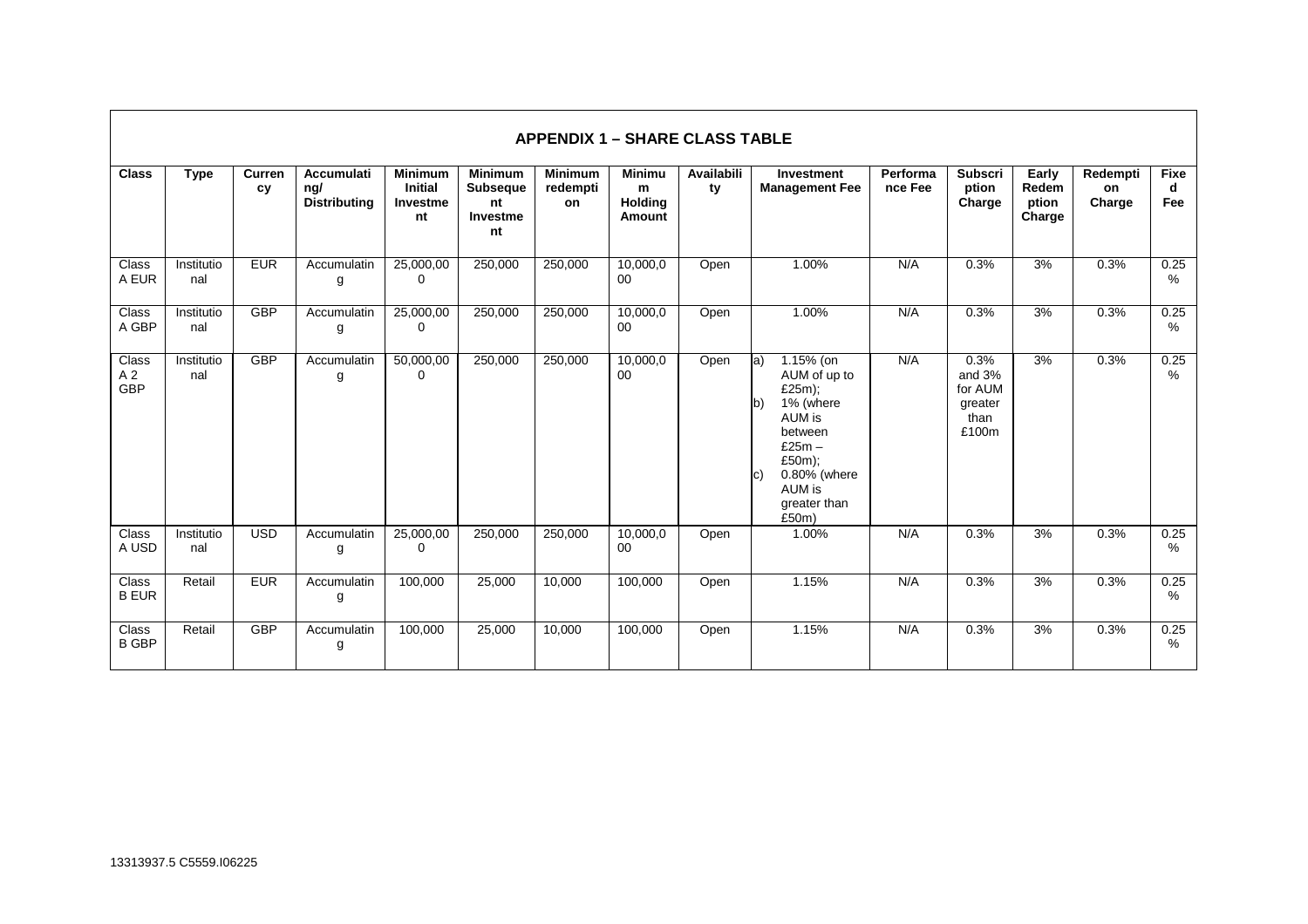| $\overline{\text{Class}}$<br><b>BUSD</b> | Retail                 | <b>USD</b> | Accumulatin<br>g | 125,000                  | 25,000  | 10,000  | 100,000        | Open | 1.15% | N/A | 0.3% | 3% | 0.3% | 0.25<br>$\%$ |
|------------------------------------------|------------------------|------------|------------------|--------------------------|---------|---------|----------------|------|-------|-----|------|----|------|--------------|
| Class<br>С<br><b>EUR</b>                 | Intermed<br>iary       | <b>EUR</b> | Accumulatin<br>g | 100,000                  | 1,000   | 1,000   | 1,000          | Open | 1.65% | N/A | 0.3% | 3% | 0.3% | 0.25<br>%    |
| Class<br>C.<br>GBP                       | Intermed<br>iary       | <b>GBP</b> | Accumulatin<br>g | 100,000                  | 1,000   | 1,000   | 1,000          | Open | 1.65% | N/A | 0.3% | 3% | 0.3% | 0.25<br>%    |
| Class<br>С<br><b>USD</b>                 | Intermed<br>iary       | <b>USD</b> | Accumulatin<br>g | 125,000                  | 1,000   | 1,000   | 1,000          | Open | 1.65% | N/A | 0.3% | 3% | 0.3% | 0.25<br>%    |
| Class<br>D<br><b>EUR</b>                 | Perform<br>ance        | <b>EUR</b> | Accumulatin<br>g | 25,000,00<br>$\mathbf 0$ | 250,000 | 250,000 | 10,000,0<br>00 | Open | 0.75% | 10% | 0.3% | 3% | 0.3% | 0.25<br>%    |
| Class<br>D<br>GBP                        | Perform<br>ance        | <b>GBP</b> | Accumulatin<br>g | 25,000,00<br>$\mathbf 0$ | 250,000 | 250,000 | 10,000,0<br>00 | Open | 0.75% | 10% | 0.3% | 3% | 0.3% | 0.25<br>%    |
| Class<br>D<br><b>USD</b>                 | Perform<br>ance        | <b>USD</b> | Accumulatin<br>g | 25,000,00<br>$\mathbf 0$ | 250,000 | 250,000 | 10,000,0<br>00 | Open | 0.75% | 10% | 0.3% | 3% | 0.3% | 0.25<br>$\%$ |
| Class<br>E EUR                           | Perform<br>ance        | <b>EUR</b> | Accumulatin<br>g | 100,000                  | 25,000  | 10,000  | 100,000        | Open | 1.00% | 10% | 0.3% | 3% | 0.3% | 0.25<br>%    |
| Class<br>E GBP                           | Perform<br>ance        | GBP        | Accumulatin<br>g | 100,000                  | 25,000  | 10,000  | 100,000        | Open | 1.00% | 10% | 0.3% | 3% | 0.3% | 0.25<br>$\%$ |
| Class<br>E USD                           | Perform<br>ance        | <b>USD</b> | Accumulatin<br>g | 125,000                  | 25,000  | 10,000  | 100,000        | Open | 1.00% | 10% | 0.3% | 3% | 0.3% | 0.25<br>%    |
| Class<br>G<br><b>EUR</b>                 | Founder<br>$\mathbf s$ | <b>EUR</b> | Accumulatin<br>g | 100,000                  | N/A     | N/A     | 100,000        | Open | 0.00% | N/A | 0.3% | 0% | 0.3% | 0.25<br>%    |
| Class<br>G<br>GBP                        | Founder<br>${\tt S}$   | GBP        | Accumulatin<br>g | 100,000                  | N/A     | N/A     | 100,000        | Open | 0.00% | N/A | 0.3% | 0% | 0.3% | 0.25<br>%    |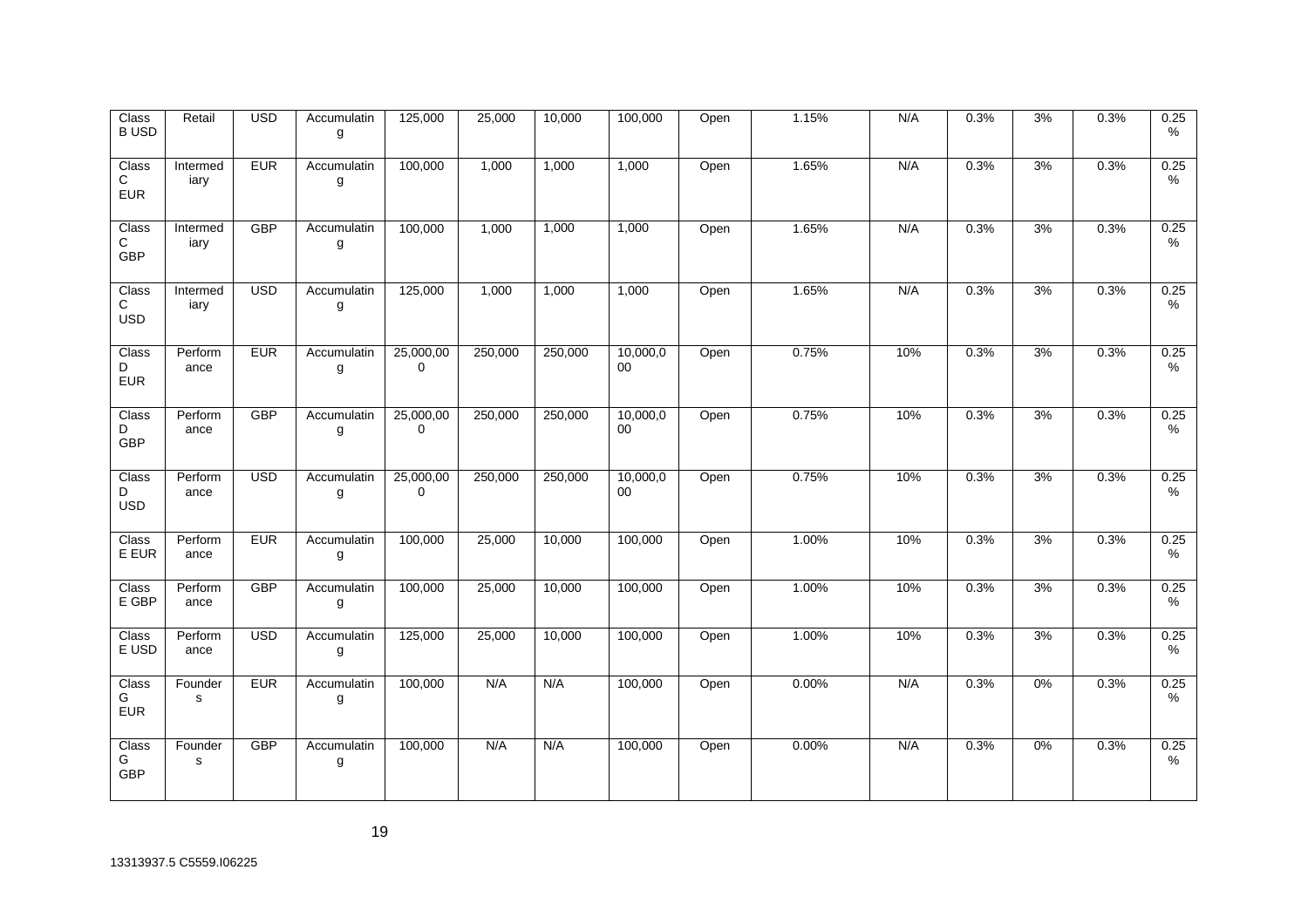| Class      | Founder | <b>USD</b> | Accumulatin | 125,000 | N/A | N/A | 100,000 | Open | 0.00% | N/A | 0.3% | 0% | 0.3% | በ ጋნ<br><b>U.ZU</b> |
|------------|---------|------------|-------------|---------|-----|-----|---------|------|-------|-----|------|----|------|---------------------|
|            |         |            |             |         |     |     |         |      |       |     |      |    |      |                     |
| <b>USD</b> |         |            |             |         |     |     |         |      |       |     |      |    |      |                     |
|            |         |            |             |         |     |     |         |      |       |     |      |    |      |                     |

13313937.5 C5559.I06225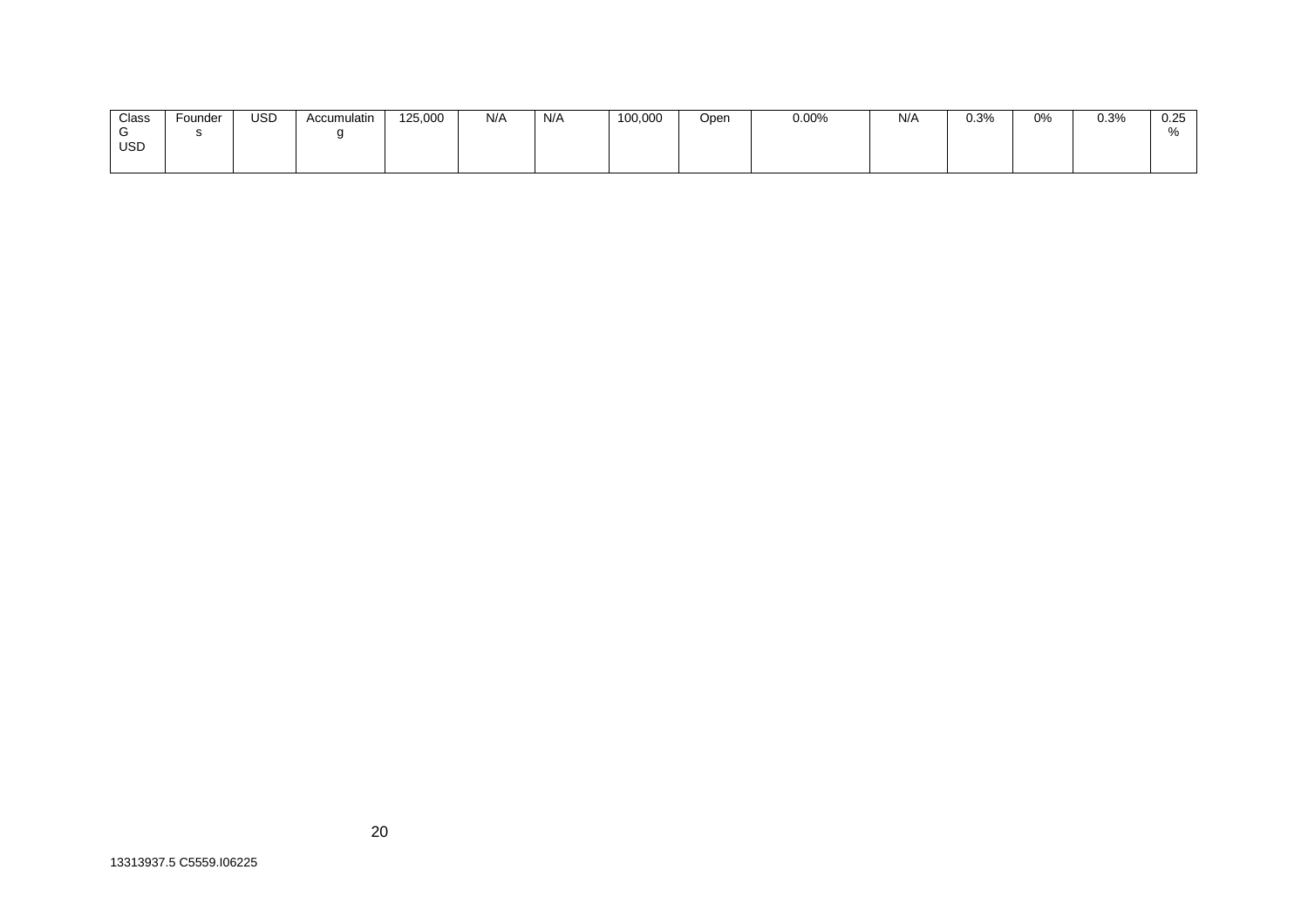# **APPENDIX 2 – PERFORMANCE FEE EXAMPLE**

# **Start of the calculation period**

Fund NAV €10,000,000.00

Hurdle Rate<br>Adjusted NAV

 $€10,000,000.00$ 

# **End of the calculation period**

| Outperformance                                       | Underperformance                                     |
|------------------------------------------------------|------------------------------------------------------|
| €10,150,000.00<br>Fund NAV                           | Fund NAV<br>€9,900,000.00                            |
| €10,100,000.00<br>Hurdle Rate<br><b>Adjusted NAV</b> | Hurdle Rate<br>$€9,920,000$ .<br><b>Adjusted NAV</b> |
| €50,000,00<br>Fund vs Index<br>Performance           | Fund vs Index $\epsilon$ -20,000,0<br>Performance    |
| Performance<br>10.00%<br>Fee                         | Performance<br>10.00%<br>Fee                         |
| €5,000.00<br>Fee payable                             | €<br>Fee payable                                     |

| <b>Outperformance</b>           | Underperformance                                    |
|---------------------------------|-----------------------------------------------------|
| ۹V<br>€10,150,000.00            | Fund NAV<br>€9,900,000.00                           |
| रate<br>€10,100,000.00<br>VAN t | Hurdle Rate<br>€9,920,000.00<br><b>Adjusted NAV</b> |
| €50,000,00<br>Index<br>ance     | Fund vs Index $\epsilon$ -20,000,00<br>Performance  |
| 10,00%<br>ance                  | 10,00%<br>Performance<br>Fee                        |
| able<br>€5,000.00               | € -<br>Fee payable                                  |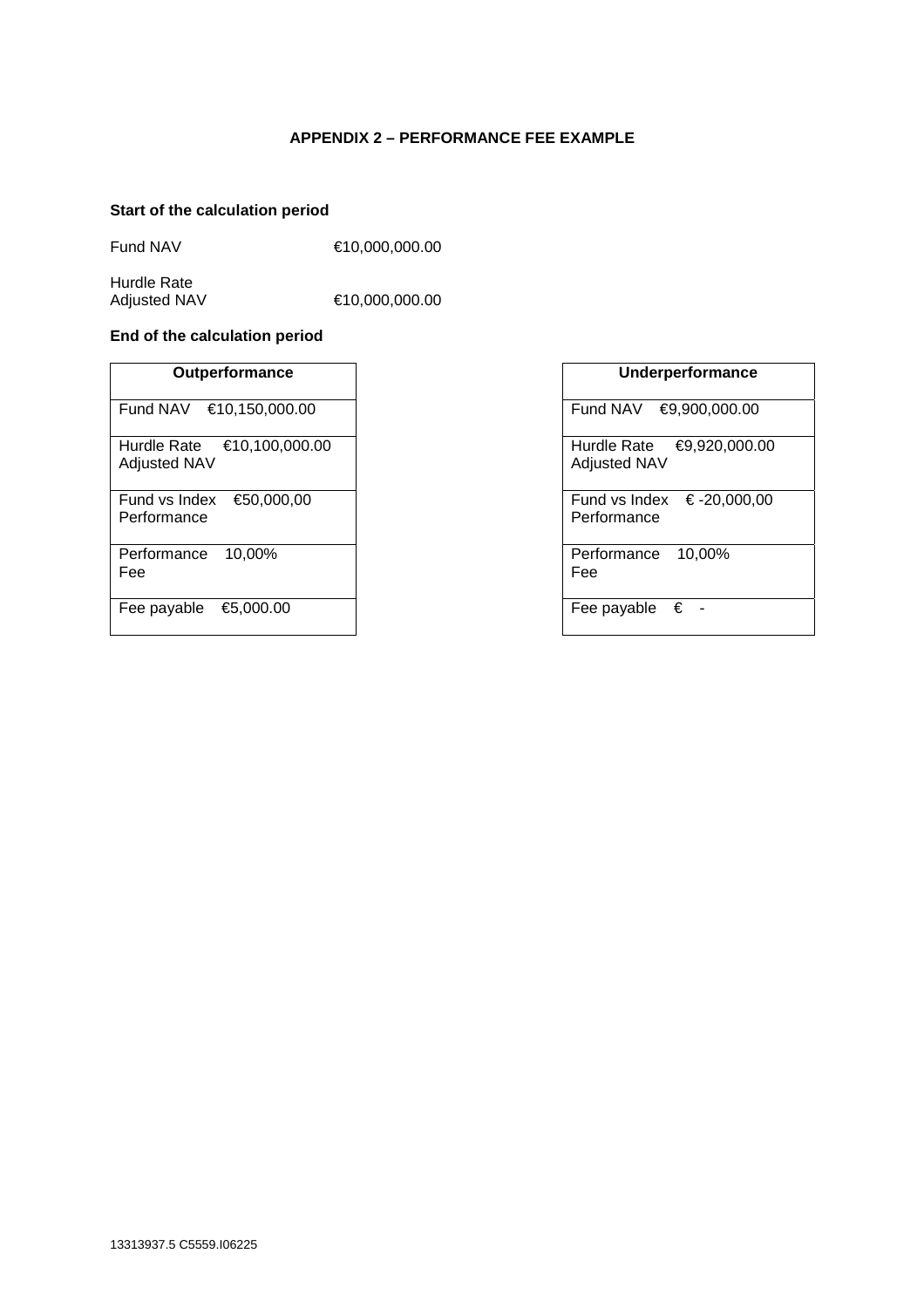# **APPENDIX 3 PROMOTION OF ENVIRONMENTAL AND SOCIAL CHARACTERISTICS IN ACCORDANCE WITH ARTICLE 8 OF SFDR**

# **Introduction**

This Appendix sets out the relevant SFDR disclosures in respect of the Fund. It summarises how sustainability risks are integrated in the Delegate Investment Manager's decision-making process and how the ESG characteristics that the Fund promotes are complied with. For the presentation of the relevant information, the Delegate Investment Manager has relied upon the Final Report on Regulatory Technical Standards under the SFDR by the European supervisors<sup>1</sup> (the "RTS") specifically articles 13 to 19.

These are not formally applicable nor approved by the European Commission yet, and, as such, may be further amended, in which case this Appendix will also be amended to ensure compliance with the RTS.

# **Promoting ESG Characteristics**

# **Product name/legal identifier**

| This product:                                             | Promotes environmental or social characteristics, but does<br>not have as its objective a sustainable investment                                                                                                                                    |
|-----------------------------------------------------------|-----------------------------------------------------------------------------------------------------------------------------------------------------------------------------------------------------------------------------------------------------|
|                                                           | It does not invest in sustainable investments                                                                                                                                                                                                       |
|                                                           | It invests partial in sustainable investments                                                                                                                                                                                                       |
|                                                           | Has sustainable investment as its objective. Sustainable<br>investment means an investment in an economic activity that<br>contributes to an environmental or social objective and that<br>the investee companies follow good governance practices. |
| social characteristics promoted by the financial product? | Has a reference benchmark been designated for the purpose of attaining the environmental or                                                                                                                                                         |
| Yes                                                       |                                                                                                                                                                                                                                                     |
|                                                           |                                                                                                                                                                                                                                                     |

# **1. What environmental and/or social characteristics are promoted by the Fund?**

The Delegate Investment Manager seeks to invest in companies that are part of the solution, or at the very least do not materially contribute negatively, to environmental and social challenges. To achieve this overall goal, the Delegate Investment Manager promotes specific environmental or social characteristics as noted under "Sustainability Considerations" above. The Delegate Investment Manager aims to invest in companies that act as responsible corporate citizens. The Delegate Investment Manager only includes investments that comply with minimum social and environmental safeguards, including those concerning labour rights, human rights, anti-corruption and environmental

l <sup>1</sup>*Final Report on draft Regulatory Technical Standards with regard to the content, methodologies and presentation of disclosures pursuant to Article 2a(3), Article 4(6) and (7), Article 8(3), Article 9(5), Article 10(2) and Article 11(4) of Regulation (EU) 2019/2088, dated February 21, 2021 (JC 2021 03).*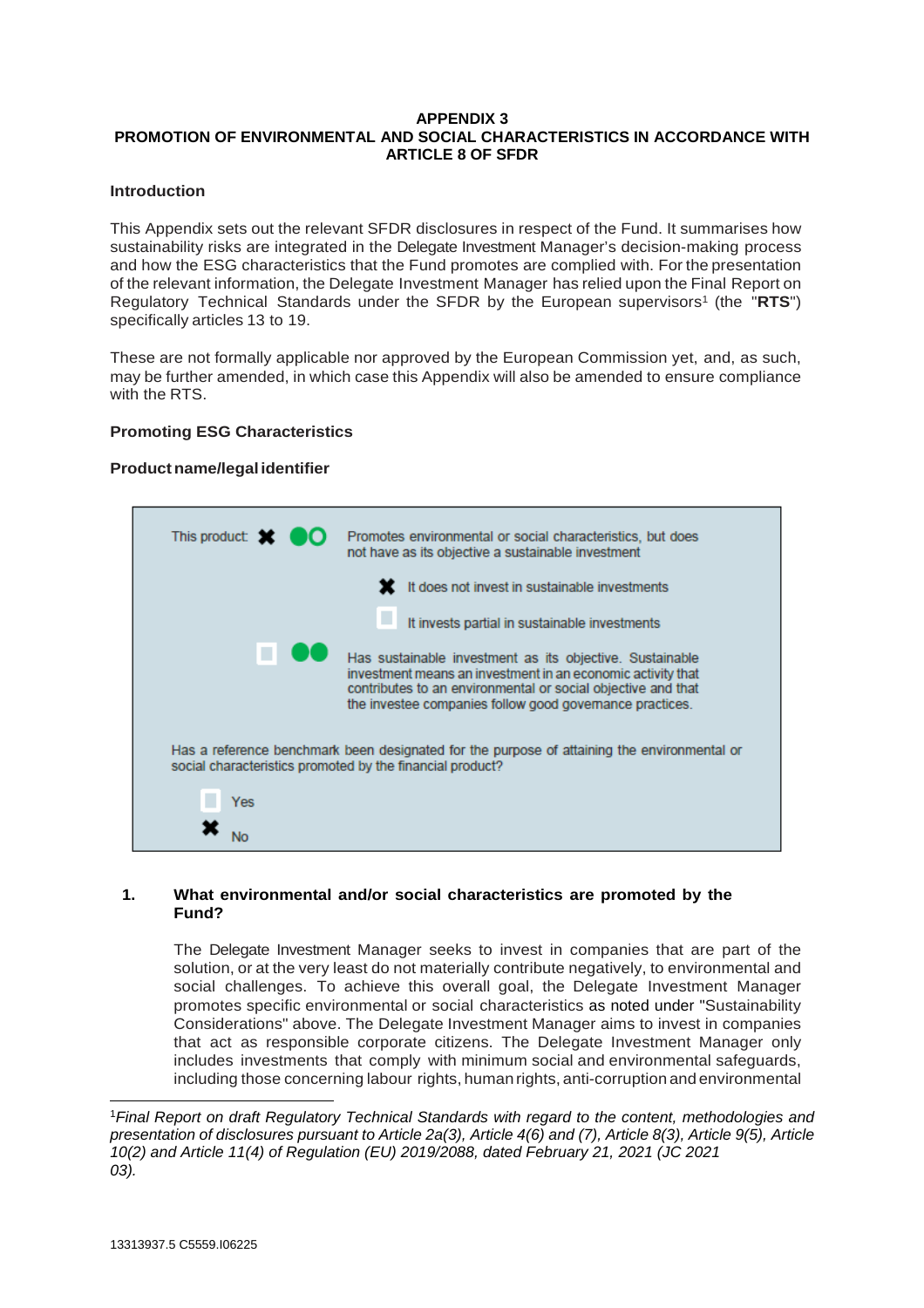protection. Investee companies that are involved in significant controversies or materially detract from society achieving its sustainable development goals are not considered suitable investments for the Fund and will not be included in the portfolio of the Fund.

Below is a selection of the sustainability indicators assessed as part of the Delegate Investment Manager's investment and due diligence process. The indicators are split between three themes, environmental, social and governance ("ESG"):

- **Environment** 
	- o Greenhouse gas (GHG) intensity; and
	- o Waste production;
- Social
	- o Violations of UN Global Compact; and
	- o Exposure to indiscriminate weapons;
- **Governance** 
	- o Board gender diversity; and
	- o CEO pay ratio.

# **2. What investment strategy does this financial product follow?**

Please refer to "Investment Strategy" in the Supplement.

# 2.1. **What are the binding elements of the investment strategy used to select the investments to attain each of the environmental or social characteristics promoted by this financial product?**

The Delegate Investment Manager conducts both negative and norms-based screening to select investments that are aligned with the environmental and social characteristics of the Fund. Investee companies that generate 10% or more of their revenue from controversial activities are excluded from the Fund's investable universe. The Delegate Investment Manager excludes companies that violate internationally agreed social norms. In this regard, the Delegate Investment Manager utilises the principles set out by the United Nations Global Compact as a guiding framework.

# 2.2. **How is that strategy implemented in the investment process on a continuous basis?**

As part of the investment selection process ESG issues are analysed to minimise associated risks. The Delegate Investment Manager has developed a proprietary ESG research process which is fully integrated into the Delegate Investment Manager's investment analysis. Investee companies are only considered for further analysis if they meet the screening requirements mentioned above. Companies that meet the screening criteria are then assessed against weighted ESG indicators, including sustainability risks. Each of these indicators is given a score based on an investee company's performance relative to its industry peers. Companies that meet the Delegate Investment Manager's selection criteria are assessed against ESG factors at least annually. The full ESG process is reviewed annually. The Delegate Investment Manager actively engages with the management teams of the investee companies and exercises its proxy voting rights.

#### 2.3. **What is the policy to assess good governance practices of the investee**